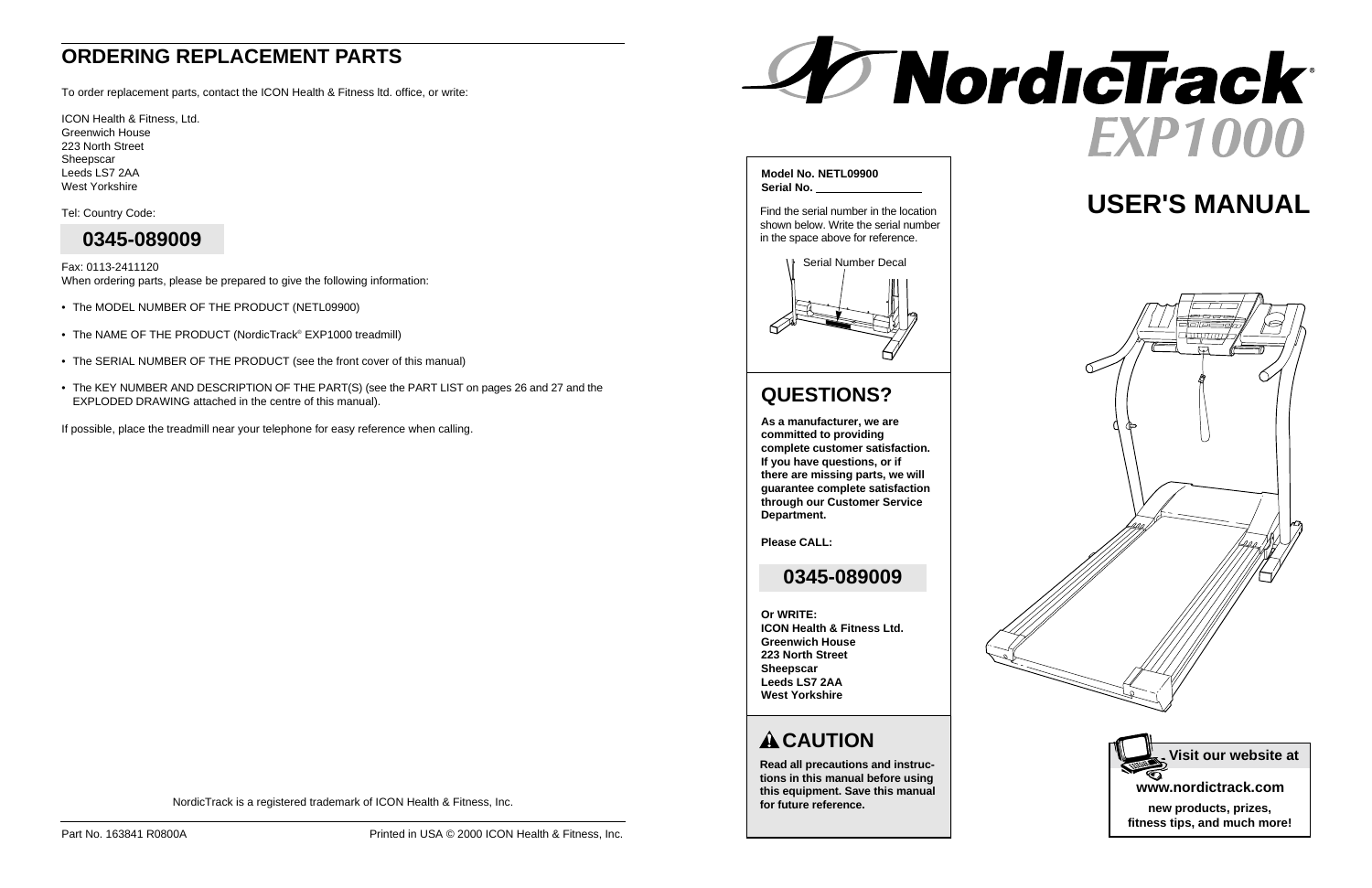

# **TABLE OF CONTENTS**

| ORDERING REPLACEMENT PARTS (international contract of the contract of the cover |  |
|---------------------------------------------------------------------------------|--|

\*\*For information about the optional chest pulse sensor and hand weights, see page 21

Note: An EXPLODED DRAWING is attached in the centre of this manual.

| Key No. Qty. |   | <b>Description</b>            | Key No. Qty. |   | <b>Description</b>             |
|--------------|---|-------------------------------|--------------|---|--------------------------------|
| 103          | 2 | <b>Extension Cap</b>          | 124          | 1 | Incline Spa                    |
| 104          | 2 | Incline Warning Decal         | 125          | 1 | <b>Motor Pivot</b>             |
| 105          | 1 | Shock                         | 126          | 2 | <b>Motor Pivot</b>             |
| $106*$       | 1 | <b>Extension Leg Assembly</b> | 127          | 2 | 3/4X3" Spa                     |
| 107          | 2 | 1 3/4" Console Screw          | 128          | 1 | Filter                         |
| 108          | 1 | Book Holder                   | 129          | 1 | <b>Photo Sens</b>              |
| 109          | 1 | Power Cord Set                | 130          | 1 | <b>Chest Puls</b>              |
| 110          | 1 | Frame                         | #            | 1 | 8" White W                     |
| 111          | 8 | 3/4" Screw                    | #            | 1 | 14" Blue W                     |
| 112          | 1 | Catch                         | #            | 1 | 4" Blue Wir                    |
| 113          | 1 | 12" Audio Wire                | #            | 1 | 4" Black W                     |
| 114          | 1 | <b>Walking Belt</b>           | #            | 1 | 8" Green W                     |
| 115          | 1 | 15" Wire Harness              | #            | 2 | <b>Thick Base</b>              |
| 116          | 1 | 20" Wire Harness              | #            | 1 | User's Man                     |
| 117          | 1 | Lock Knob Spacer              |              |   |                                |
| $118**$      | 2 | Hand Weights                  |              |   |                                |
| 119          | 1 | <b>Grounding Screw</b>        |              |   | * Includes all parts shown in  |
| 120          | 1 | <b>Grounding Star Washer</b>  |              |   | **For information about the o  |
| 121          | 3 | Nylon Washer                  |              |   | and hand weights, see pag      |
| 122          | 1 | <b>Grounding Nut</b>          |              |   | # These parts are not illustra |
| 123          | 1 | Plate                         |              |   |                                |

| Key No. | Qty.           | <b>Description</b>      |
|---------|----------------|-------------------------|
| 124     | 1              | <b>Incline Spacer</b>   |
| 125     | 1              | Motor Pivot Sleeve      |
| 126     | 2              | Motor Pivot Bushing     |
| 127     | $\overline{2}$ | 3/4X3" Spacer           |
| 128     | 1              | Filter                  |
| 129     | 1              | Photo Sensor Switch     |
| 130     | 1              | <b>Chest Pulse Wire</b> |
| #       | 1              | 8" White Wire, 2F       |
| #       | 1              | 14" Blue Wire, 2F       |
| #       | 1              | 4" Blue Wire, 2F        |
| #       | 1              | 4" Black Wire, 2F       |
| #       | 1              | 8" Green Wire, F/Ring   |
| #       | $\overline{2}$ | Thick Base Pad          |
| #       | 1              | User's Manual           |

\* Includes all parts shown in box

# These parts are not illustrated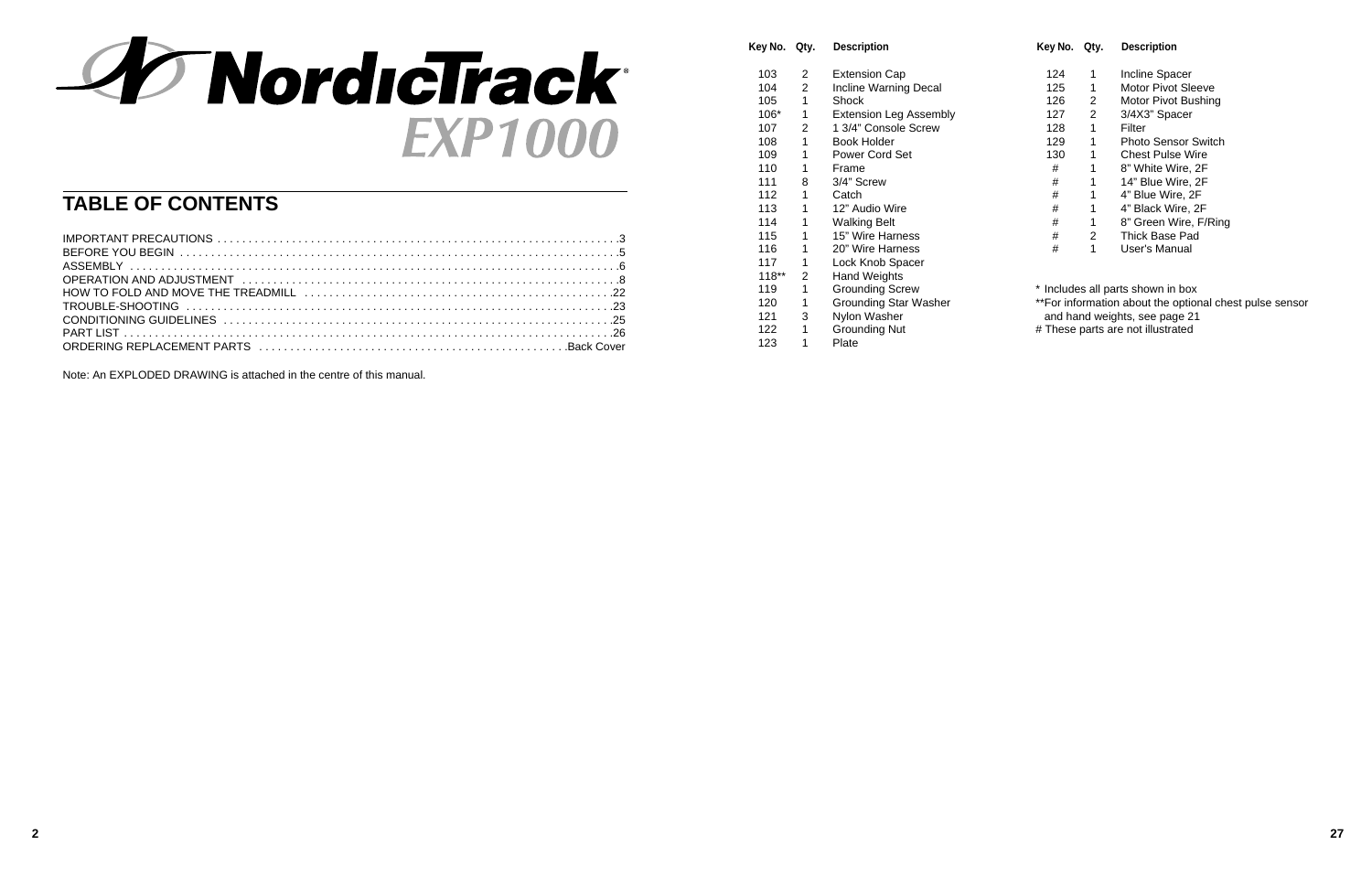- 1. It is the responsibility of the owner to ensur **that all users of this treadmill are adequately informed of all warnings and precautions.**
- **2. Use the treadmill only as described in this manual.**
- **3. Place the treadmill on a level surface, with at least 2 meters of clearance behind it. Do not place the treadmill on any surface that blocks air openings. To protect the floor or carpet** from damage, place a mat under the treadm
- **4. When choosing a location for the treadmill, make sure that the location and position permit access to a plug.**
- **5. Keep the treadmill indoors, away from moisture and dust. Do not put the treadmill in a garage or covered patio, or near water.**
- **6. Do not operate the treadmill where aerosol products are used or where oxygen is being administered.**
- **7. Keep children under the age of 12 and pets away from the treadmill at all times.**
- 8. The treadmill should not be used by person **weighing more than 115 kgs.**
- **9. Never allow more than one person on the treadmill at a time.**
- **10. Wear appropriate exercise clothing when using the treadmill. Do not wear loose cloth**ing that could become caught in the treadm **Athletic support clothes are recommended both men and women. Always wear athletic** shoes. Never use the treadmill with bare fee **wearing only stockings, or in sandals.**
- 11. When connecting the power cord (see page **plug the power cord into an earthed circuit. When replacing the fuse, an ASTA approved BS1362 type should be fitted to the fuse carrier. A 13 amp fuse should be used. No other**

**WARNING: To reduce the risk of burns, fire, electric shock, or injury to persons, read the** following important precautions and information

|                  | $m_{11}$ , $m_{21}$ creams shown, or injury to persons, read the<br>on before operating the treadmill.                                                                                                                                                                           |
|------------------|----------------------------------------------------------------------------------------------------------------------------------------------------------------------------------------------------------------------------------------------------------------------------------|
| e<br>y           | appliance should be on the same circuit.                                                                                                                                                                                                                                         |
|                  | 12. If an extension cord is needed, use only a 3-<br>conductor, 1mm <sup>2</sup> (14 gauge) cord that is no<br>longer than 1.5 meters.                                                                                                                                           |
| at<br>t.         | 13. Keep the power cord and the surge protector<br>away from heated surfaces.                                                                                                                                                                                                    |
| ks<br>ill.<br>r- | 14. Never move the walking belt whilst the power<br>is turned off. Do not operate the treadmill if<br>the power cord or plug is damaged, or if the<br>treadmill is not working properly. (See<br>BEFORE YOU BEGIN on page 5 if the tread-<br>mill is not working properly.)      |
| i-               | 15. Never start the treadmill whilst you are stand-<br>ing on the walking belt. Always hold the<br>handrails whilst using the treadmill.                                                                                                                                         |
| g                | 16. The treadmill is capable of high speeds.<br>Adjust the speed in small increments to avoid<br>sudden jumps in speed.                                                                                                                                                          |
| IS               | 17. The pulse sensor is not a medical device.<br>Various factors, including the user's move-<br>ment, may affect the accuracy of heart rate<br>readings. The pulse sensor is intended only<br>as an exercise aid in determining heart rate<br>trends in general.                 |
| E<br>ill.<br>for | 18. Never leave the treadmill unattended whilst it<br>is running. Always remove the key, unplug<br>the power cord and move the on/off switch to<br>the off position when the treadmill is not in<br>use. (See the drawing on page 5 for the loca-<br>tion of the on/off switch.) |
| et,<br>8),<br>ł  | 19. Do not attempt to raise, lower, or move the<br>treadmill until it is properly assembled. (See<br>ASSEMBLY on page 6, and HOW TO FOLD<br>AND MOVE THE TREADMILL on page 22.) You<br>must be able to safely lift 20 kg in order to<br>raise, lower, or move the treadmill.     |
| r                | 20. Do not change the incline of the treadmill by<br>placing objects under the treadmill.                                                                                                                                                                                        |
|                  |                                                                                                                                                                                                                                                                                  |

# **IMPORTANT PRECAUTIONS**

# **PART LIST—Model No. NETL09900** R0800A

To locate the parts listed below, refer to the EXPLODED DRAWING attached in the centre of this manual.

| Key No. Qty.   |                | <b>Description</b>             | Key No. Qty. |                         | <b>Description</b>                    |
|----------------|----------------|--------------------------------|--------------|-------------------------|---------------------------------------|
| 1              | $\overline{2}$ | Foot Rail Insert               | 52           | 1                       | <b>Walking Platform</b>               |
| $\overline{2}$ | $\overline{2}$ | Foot Rail                      | 53           | 6                       | <b>Platform Screw</b>                 |
| 3              | $\overline{c}$ | Foot Rail Cap Screw            | 54           | 4                       | <b>Rear Platform Screw</b>            |
| 4              | 1              | Left Fait Rail Cap             | 55           | $\overline{2}$          | Rear Isolator                         |
| 5              | $\mathbf{2}$   | Frame Pivot Bolt               | 56           | 14                      | <b>Ground Screw/ Controller Screw</b> |
| 6              | $\overline{c}$ | Frame Pivot Spacer             | 57           | $\mathbf{1}$            | <b>Ground Wire</b>                    |
| 7              | 1              | Magnet                         | 58           | 1                       | Rear Endcap                           |
| 8              | 1              | Front Roller/Pulley            | 59           | $\overline{2}$          | Rear Roller Adj. Bolt                 |
| 9              | 8              | Frame Pivot Nut                | 60           | 1                       | <b>Latch Warning Decal</b>            |
| 10             | 1              | <b>Reed Switch/Sensor Wire</b> | 61           | 1                       | Allen Wrench                          |
| 11             | 4              | U-Nut                          | 62           | 1                       | <b>Rear Roller</b>                    |
| 12             | 1              | Reed Switch Clip               | 63**         | 1                       | <b>Optional Chest Pulse Strap</b>     |
| 13             | 1              | <b>Lift Frame</b>              | 64**         | 1                       | <b>Optional Chest Pulse</b>           |
| 14             | 4              | <b>Star Washer</b>             | 65           | $\overline{2}$          | Handrail Spacer                       |
| $15*$          | 1              | <b>Motor Assembly</b>          | 66           | $\mathbf{1}$            | Handrail                              |
| 16             | 1              | Motor                          | 67           | $\overline{2}$          | <b>Endcap Clip</b>                    |
| 17             | 1              | Pulley/Flywheel/Fan            | 68           | 1                       | Lock Knob                             |
| 18             | 1              | Motor Belt                     | 69           | 1                       | Upright                               |
| 19             | 1              | <b>Motor Pivot Nut</b>         | 70           | 1                       | Lock Knob Sleeve                      |
| 20             | 1              | <b>Motor Controller Wire</b>   | 71           | 1                       | Spring                                |
| 21             | 1              | <b>Motor Tension Bolt</b>      | 72           | 1                       | Lock Pin Collar                       |
| 22             | 1              | Motor Pivot Bolt               | 73           | 1                       | Pin Clip                              |
| 23             | 1              | Hood                           | 74           | 1                       | Lock Pin                              |
| 24             | $\overline{c}$ | Incline Motor Bolt             | 75           | 4                       | Handrail Bushing                      |
| 25             | 4              | Plastic Stand-Off              | 76           | 1                       | <b>Pulse Grip</b>                     |
| 26             | 1              | Power Board w/Clips            | 77           | 4                       | Handrail Washer                       |
| 27             | 4              | <b>Electronics Screw</b>       | 78           | 4                       | Handrail Bolt                         |
| 28             | 1              | Choke                          | 79           | $\overline{2}$          | <b>Upright Endcap</b>                 |
| 29             | 1              | Controller                     | 80*          | 1                       | Latch Assembly                        |
| 30             | 1              | <b>Electronics Plate</b>       | 81           | 1                       | <b>Console Base</b>                   |
| 31             | 1              | 8" Wire Harness                | 82           | 1                       | Console                               |
| 32             | 1              | Front Roller Adj. Bolt         | 83           | $\overline{2}$          | Console Screw/Belly Pan Screw         |
| 33             | $\overline{c}$ | 2" Console Screw               | 84           | 1                       | Key/Clip                              |
| 34             | 3              | <b>Roller Washer</b>           | 85           | 1                       | 15' iFIT.com Wire                     |
| 35             | 1              | <b>Front Roller Nut</b>        | 86           | 1                       | Jack                                  |
| 36             | 1              | <b>Incline Motor</b>           | 87           | $\overline{\mathbf{c}}$ | Handrail Endcap                       |
| 37             | 1              | Incline Motor Stop             | 88           | $\mathbf{1}$            | Console Back                          |
| 38             | $\mathbf{1}$   | <b>Belly Pan</b>               | 89           | $\mathbf{1}$            | Releaseable Tie                       |
| 39             | $\mathbf{2}$   | Belly Pan Screw (Long)         | 90           | 10                      | 1" Console Screw                      |
| 40             | $\overline{2}$ | <b>Static Decal</b>            | 91           | 3                       | Cable Tie Clamp                       |
| 41             | 1              | <b>Circuit Breaker</b>         | 92           | 5                       | 8" Cable Tie                          |
| 42             | 1              |                                | 93           | $\overline{c}$          | Lift Pivot Bolt                       |
| 43             | 1              | Receptacle<br>On/Off Switch    | 94           | $\overline{2}$          | <b>Wheel Bolt</b>                     |
| 44             |                |                                | 95           | $\overline{2}$          |                                       |
|                | 1              | Left Endcap Insert             |              | $\mathbf{1}$            | Wheel                                 |
| 45             | 4              | <b>Belt Guide Screw</b>        | 96           |                         | <b>Right Endcap Insert</b>            |
| 46             | $\mathbf{1}$   | <b>Belt Guide</b>              | 97           | 3                       | Grommet                               |
| 47             | 4              | <b>Isolator</b>                | 98           | 1                       | <b>Upright Wire Harness</b>           |
| 48             | $\mathbf{1}$   | 40" Reed Switch Wire           | 99           | 4                       | <b>Base Pad</b>                       |
| 49             | 16             | Fastener                       | 100          | 13                      | <b>Screw</b>                          |
| 50             | $\mathbf{1}$   | <b>Belly Pan</b>               | 101          | $\mathbf{1}$            | Motor Washer                          |
| 51             | 1              | Right Foot Rail Cap            | 102          | $\overline{c}$          | <b>Extension Leg</b>                  |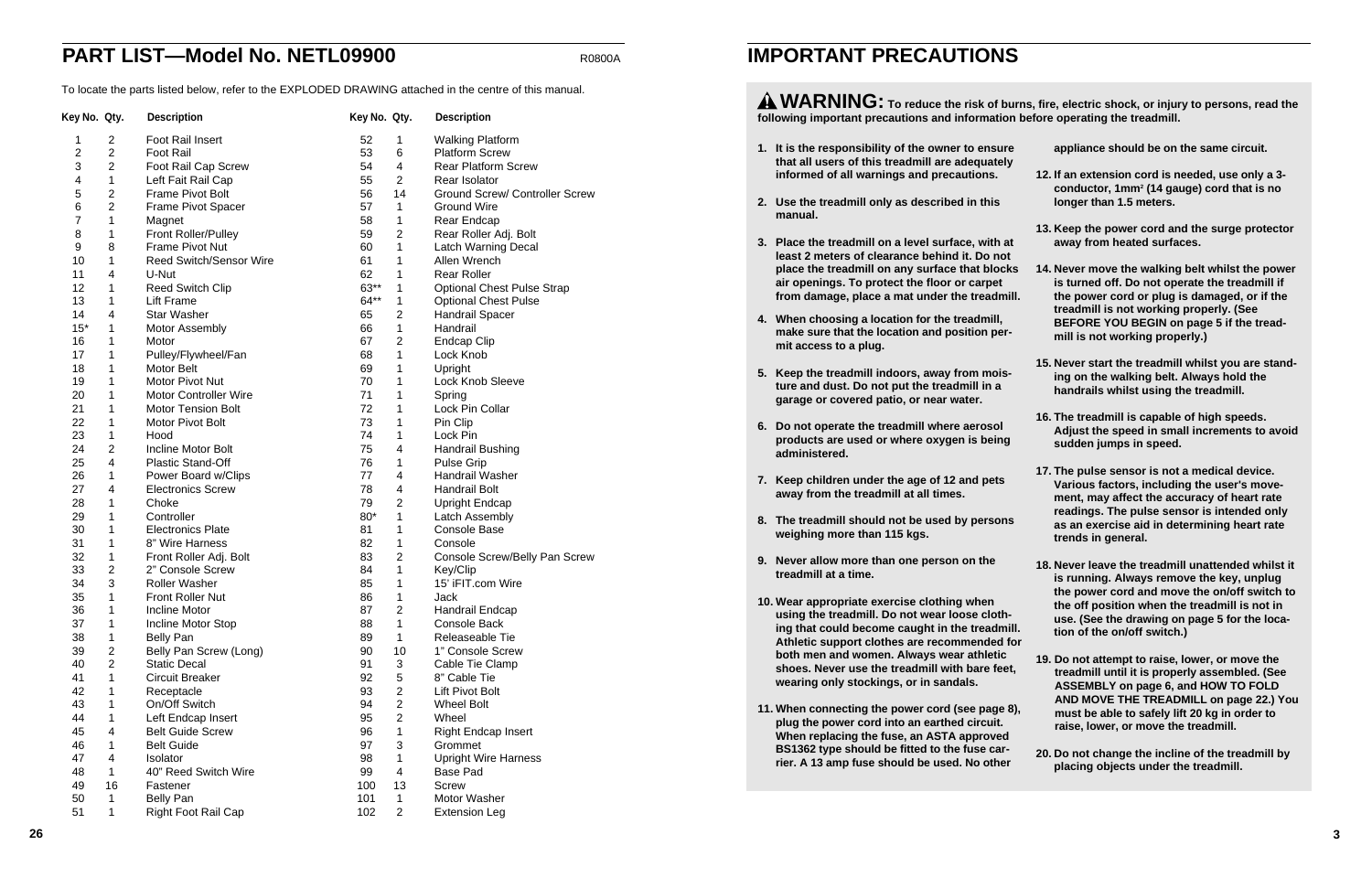- **21. When folding or moving the treadmill, make sure that the storage latch is fully closed.**
- **22. When using iFIT.com CD's and videos, an electronic "chirping" sound will alert you when the speed and/or incline of the treadmill is about to change. Always listen for the "chirp" and be prepared for speed and/or incline changes. In some instances, the speed and/or incline may change before the personal trainer describes the change.**
- **23. When using iFIT.com CD's and videos, you can manually override the speed and incline settings at any time by pressing the speed and incline buttons. However, when the next "chirp" is heard, the speed and/or incline will change to the next settings of the CD or video 28. This treadmill is intended for in-home use program.**
- **24. Always remove iFit.com CD's and videos from your CD player or VCR when you are not using them.**

**AWARNING:** Before beginning this or any exercise program, consult your physician. This **is especially important for persons over the age of 35 or persons with pre-existing health problems. Read all instructions before using. ICON assumes no responsibility for personal injury or property damage sustained by or through the use of this product.**



- **25. Inspect and tighten all parts of the treadmill regularly.**
- **26. Never insert or drop any object into any opening.**
- **27.DANGER: Always unplug the power cord immediately after use, before cleaning the treadmill, and before performing the maintenance and adjustment procedures described in this manual. Never remove the motor hood unless instructed to do so by an authorised service representative. Servicing other than the procedures in this manual should be performed by an authorised service representative only.**
- **only. Do not use this treadmill in any commercial, rental, or institutional setting.**

# **SAVE THESE INSTRUCTIONS**

# **CONDITIONING GUIDELINES**

The following guidelines will help you to plan your exercise program. Remember—these are general guidelines only. For more detailed exercise information, obtain a reputable book or consult your physician.

### **EXERCISE INTENSITY**

Whether your goal is to burn fat or to strengthen your cardiovascular system, the key to achieving the desired results is to exercise with the proper intensity. The proper intensity level can be found by using your heart rate as a guide. The chart below shows recommended heart rates for fat burning and aerobic exercise.

| <b>HEART RATE TRAINING ZONES</b> |     |     |     |     |     |     |     |     |
|----------------------------------|-----|-----|-----|-----|-----|-----|-----|-----|
| <b>AEROBIC</b>                   |     | 165 | 155 | 145 | 140 | 130 | 125 | 115 |
| <b>MAX FAT BURN</b>              |     | 145 | 138 | 130 | 125 | 118 | 110 | 103 |
| <b>FAT BURN</b>                  |     | 125 | 120 | 115 | 110 | 105 | 95  | 90  |
|                                  | Age | 20  | 30  | 40  | 50  | 60  | 70  | 80  |
|                                  |     |     |     |     |     |     |     |     |

To find the proper heart rate for you, first find your age near the bottom of the chart (ages are rounded off to the nearest ten years). Next, find the three numbers above your age. The three numbers define your "training zone." The lower two numbers are recommended heart rates for fat burning; the higher number is the recommended heart rate for aerobic exercise.

To measure your heart rate during exercise, use the pulse sensor on the console. If your heart rate is too high or too low, adjust the speed and incline of the treadmill.

### **Fat Burning**

To burn fat effectively, you must exercise at a relatively low intensity level for a sustained period of time. During the first few minutes of exercise, your body

uses easily accessible carbohydrate calories for energy. Only after the first few minutes does your body begin to use stored fat calories for energy. If your goal is to burn fat, adjust the speed and incline of the treadmill until your heart rate is near the lowest number in your training zone.

For maximum fat burning, adjust the speed and incline of the treadmill until your heart rate is near the middle number in your training zone.

### **Aerobic Exercise**

If your goal is to strengthen your cardiovascular system, your exercise must be "aerobic." Aerobic exercise is activity that requires large amounts of oxygen for prolonged periods of time. This increases the demand on the heart to pump blood to the muscles, and on the lungs to oxygenate the blood. For aerobic exercise, adjust the speed and incline of the treadmill until your heart rate is near the highest number in your training zone.

### **WORKOUT GUIDELINES**

Each workout should include the following three parts:

**A Warm-up—**Start each workout with 5 to 10 minutes of stretching and light exercise. A proper warm-up increases your body temperature, heart rate and circulation in preparation for exercise.

**Training Zone Exercise—**After warming up, increase the intensity of your exercise until your pulse is in your training zone for 20 to 60 minutes. (During the first few weeks of your exercise program, do not keep your pulse in your training zone for longer than 20 minutes.) Breathe regularly and deeply as you exercise—never hold your breath.

**A Cool-down—**Finish each workout with 5 to 10 minutes of stretching to cool down. This will increase the flexibility of your muscles and will help prevent post-exercise problems.

### **Exercise Frequency**

To maintain or improve your condition, complete three workouts each week, with at least one day of rest between workouts. After a few months, you may complete up to five workouts each week if desired.

The key to success is to make exercise a regular and enjoyable part of your everyday life.



**WARNING: Before beginning this or any exercise program, consult your physician. This is especially important for individuals over the age of 35 or individuals with preexisting health problems.**

**The pulse sensor is not a medical device. Various factors, including your movement, may affect the accuracy of heart rate readings. The sensor is intended only as an exercise aid in determining heart rate trends in general.**

**The decals shown below have been placed on your treadmill. If a decal is missing, or if it is not legible, please call our Customer Service Department to order a free replacement decal (see ORDERING REPLACE-MENT PARTS on the back cover of this manual). Apply the replacement decal in the location shown.**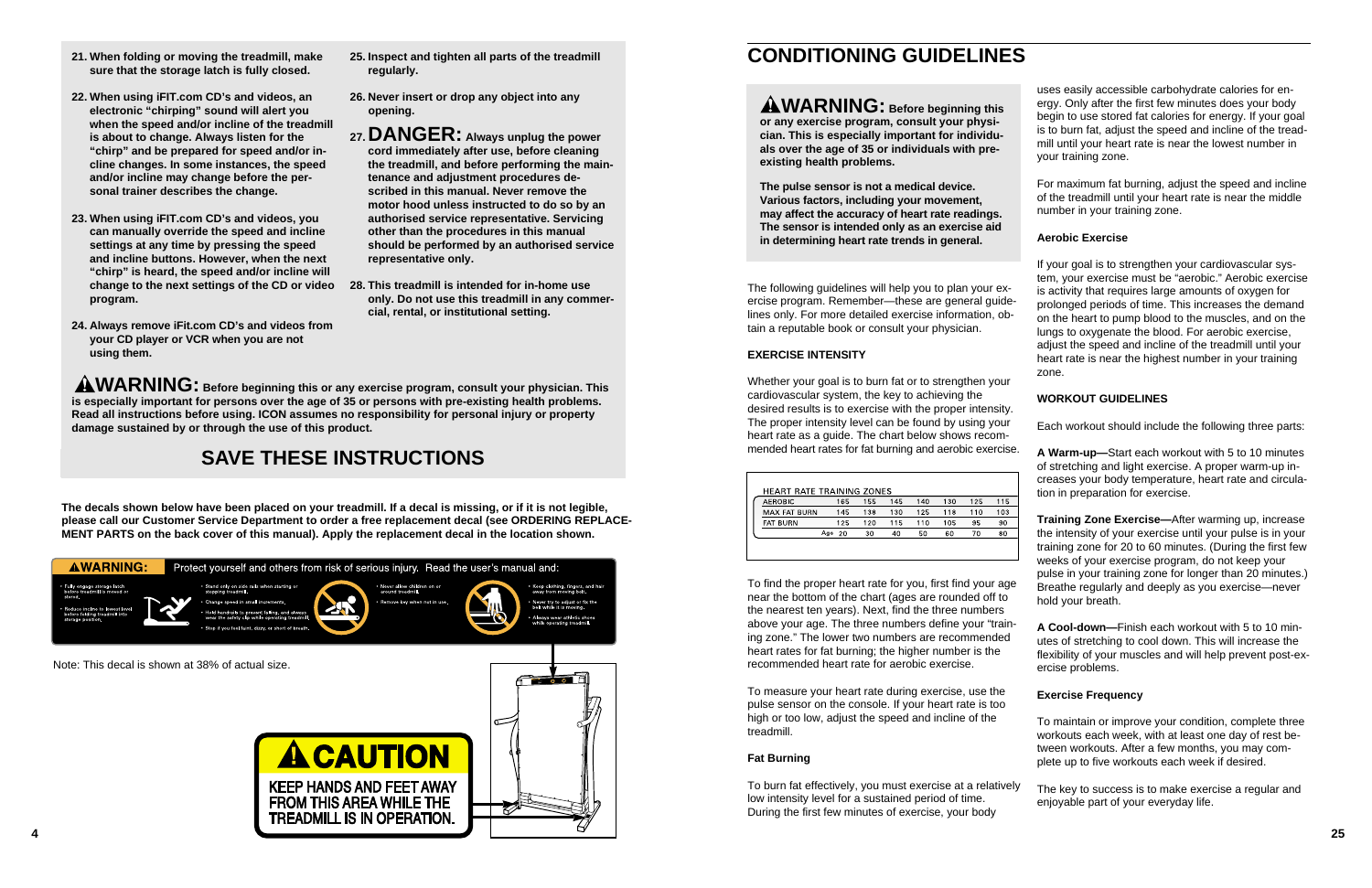Thank you for selecting the revolutionary NordicTrack® EXP1000 treadmill. The EXP1000 treadmill combines advanced technology with innovative design to help you get the most from your exercise program in the convenience of your home. And when you're not exercising, the unique EXP1000 can be folded up, requiring less than half the floor space of other treadmills. please call our Customer Service Department at **0345- 089009**. To help us assist you, please note the product model number and serial number before calling. The model number of the treadmill is NETL09900. The serial number can be found on a decal attached to the treadmill (see the front cover of this manual for the location).

### **For your benefit, read this manual carefully before using the treadmill**. If you have additional questions,

Before reading further, please familiarise yourself with the parts that are labelled in the drawing below.

# **BEFORE YOU BEGIN**

- **SOLUTION:** a. If an extension cord is needed, use only a 3-conductor, 14-gauge (1mm<sup>2</sup>) cord that is no longer than 1.5 meters.
	- b. If the walking belt is overtightened, treadmill performance may decrease and the walking belt may become damaged. Remove the key and **UNPLUG THE POWER CORD.** Using the allen wrench, turn both rear roller adjustment bolts counterclockwise, 1/4 of a turn. When the walking belt is properly tightened, you should be able to lift each side of the walking belt 7 to 10 cm off the walking platform. Be careful to keep the walking belt centred. Plug in the power cord, insert the key and run the treadmill for a few minutes. Repeat until the walking belt is properly tightened.



### **PROBLEM: The walking belt slows when walked on**

c. If the walking belt still slows, please call our Customer Service Department.

### **PROBLEM: The walking belt is off-centre**

- **SOLUTION:** a. **If the walking belt has shifted to the left,** first remove the key and **UNPLUG THE POWER CORD**. Using the allen wrench, turn the left rear roller adjustment bolt clockwise, and the right bolt counterclockwise, 1/4 of a turn each. Be careful not to overtighten the walking belt. Plug in the power cord, insert the key and run the treadmill for a few minutes. Repeat until the walking belt is centred.
	- b. **If the walking belt has shifted to the right,** first remove the key and **UNPLUG THE POWER CORD**. Using the allen wrench, turn the left rear roller adjustment bolt counterclockwise, and the right bolt clockwise, 1/4 of a turn each. Be careful not to overtighten the walking belt. Plug in the power cord, insert the key and run the treadmill for a few minutes. Repeat until the walking belt is centred.

### **PROBLEM: The walking belt slips when walked on**

- **SOLUTION:** a. If the walking belt slips when walked on, first remove the key and **UNPLUG THE POWER CORD**. Using the allen wrench, turn both rear roller adjustment bolts clockwise, 1/4 of a turn. When the walking belt is correctly tightened, you should be able to lift each side of the walking belt 7 to 10 cm off the walking platform. Be careful to keep the walking belt centred. Plug in the power cord, insert the key and carefully walk on the treadmill for a few minutes. Repeat until the walking belt is properly tightened.
- **PROBLEM: The incline of the treadmill does not change correctly or does not change when iFIT.com CD's and videos are played**
- **SOLUTION:** a. With the key in the console, press one of the Incline buttons. **Whilst the incline is changing, remove the key.** After a few seconds, re-insert the key. The treadmill will automatically rise to the maximum incline level and then return to the minimum level. This will recalibrate the incline.



# a



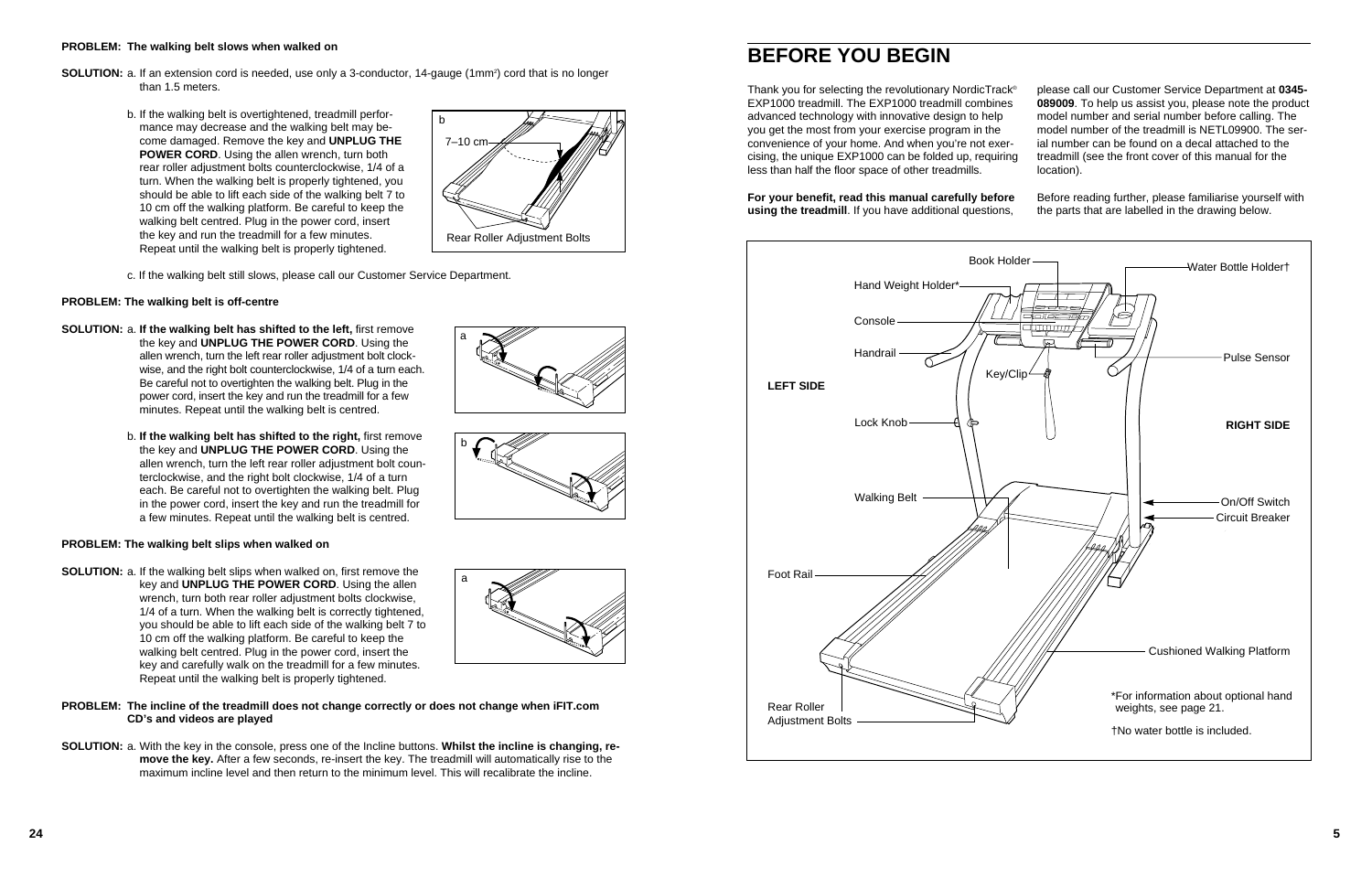**Assembly requires two people.** Set the treadmill in a cleared area and remove all packing materials. Do not dispose of the packing materials until assembly is completed. **Assembly requires the included allen wrench** and your own phillips screwdriver **ED** and wire cutters and your own phillips screwdriver

# **ASSEMBLY**

Note: The underside of the treadmill walking belt is coated with high-performance lubricant. During shipping, a small amount of lubricant may be transferred to the top of the walking belt or the shipping carton. This is a normal condition and does not affect treadmill performance. If there is lubricant on top of the walking belt, simply wipe off the lubricant with a soft cloth and a mild, non-abrasive cleaner. **If further assistance is needed, please call our Customer Service Department at 0345-089009.**

1. With the help of a second person, carefully raise the treadmill to the upright position.

**SOLUTION:** a. Make sure that the power cord is plugged into a properly earthed outlet. (See HOW TO PLUG IN THE POWER CORD on page 8.) If an extension cord is needed, use only a conductor, 14-gauge (1mm2) cord that is no longer than 1.5 meters. Important: The treadmill is not compatible with

Whilst a second person tips the treadmill to one side and holds it, insert one of the Extension Legs (102) into the treadmill as shown. Make sure that the Extension Leg is turned so the Base Pad (99) is on the bottom.

Next, tip the treadmill to the other side and insert the other Extension Leg (not shown) in the same way. Lower the side of the treadmill so that both Extension Legs (102) are resting flat on the floor.

With the help of a second person, carefully lower the treadmill frame.

1



### **Most treadmill problems can be solved by following the steps below. Find the symptom that applies, and follow the steps listed. If further assistance is needed, please call our Customer Service Department.**

**PROBLEM: The power does not turn on**

b. After the power cord has been plugged in, make sure that the key is fully inserted into the console.

- CFCI-equipped outlets.
	-
	- c. Check the circuit breaker located on the treadmill near the power cord. If the switch protrudes as shown, the circuit breaker has tripped. To reset the circuit breaker, wait for five minutes and then press the switch back in.
	- d. Check the on/off switch located on the treadmill near the power cord. The switch must be in the on position.



### **PROBLEM: The power turns off during use**

**SOLUTION:** a. Check the circuit breaker located on the treadmill frame near the power cord (see c. above). If the circuit breaker has tripped, wait for five minutes and then press the switch back in.

- - b. Make sure that the power cord is plugged in.
	- c. Remove the key from the console. Reinsert the key fully into the console.
	- d. Make sure that the on/off switch is in the on position.
	-

e. If the treadmill still will not run, please call our Customer Service Department.

### **PROBLEM: The displays of the console do not function properly**

**SOLUTION:** a. Remove the key from the console and **unplug the power cord.** Carefully tip the treadmill down as shown in drawing a. Remove the Screws (39, 83) from the hood. Raise the Uprights (69) and carefully remove the hood.

> b. Locate the Reed Switch (10) and the Magnet (7) on the left side of the Pulley (8). Turn the Pulley until the Magnet is aligned with the Reed Switch. **Make sure that the gap between the Magnet and the Reed Switch is about 3 mm.** If necessary, loosen the 3/4" Screw (111) and move the Reed Switch slightly. Retighten the Screw. Re-attach the hood, and run the treadmill for a few minutes to check for a correct speed reading.







Frame

102

99

2. Press the Lock Knob Sleeve (70) into the left Upright (69).

Make sure that the Lock Pin Collar (72) and the Spring (71) are on the Lock Pin (74). Insert the Lock Pin (74) into the Lock Knob Sleeve (70) and the left Upright (69). Next, press the Lock Knob Spacer (117) onto the left Upright. Tighten the Lock Knob (68) onto the Lock Pin.

69

117

 $68 - 60$ 

70

71

72

74

2

3. With the help of a second person, carefully tip the Uprights (69) down as shown. **Make sure that the Extension Legs (102) remain in the Uprights.** 

Attach each Extension Leg (102) with two 3/4" Screws (111) as shown.

With the help of a second person, carefully tip the Uprights (69) back to the vertical position.

Note: One replacement Base Pad (99) may be included. Use the Base Pad to replace any Base Pad that becomes worn. 111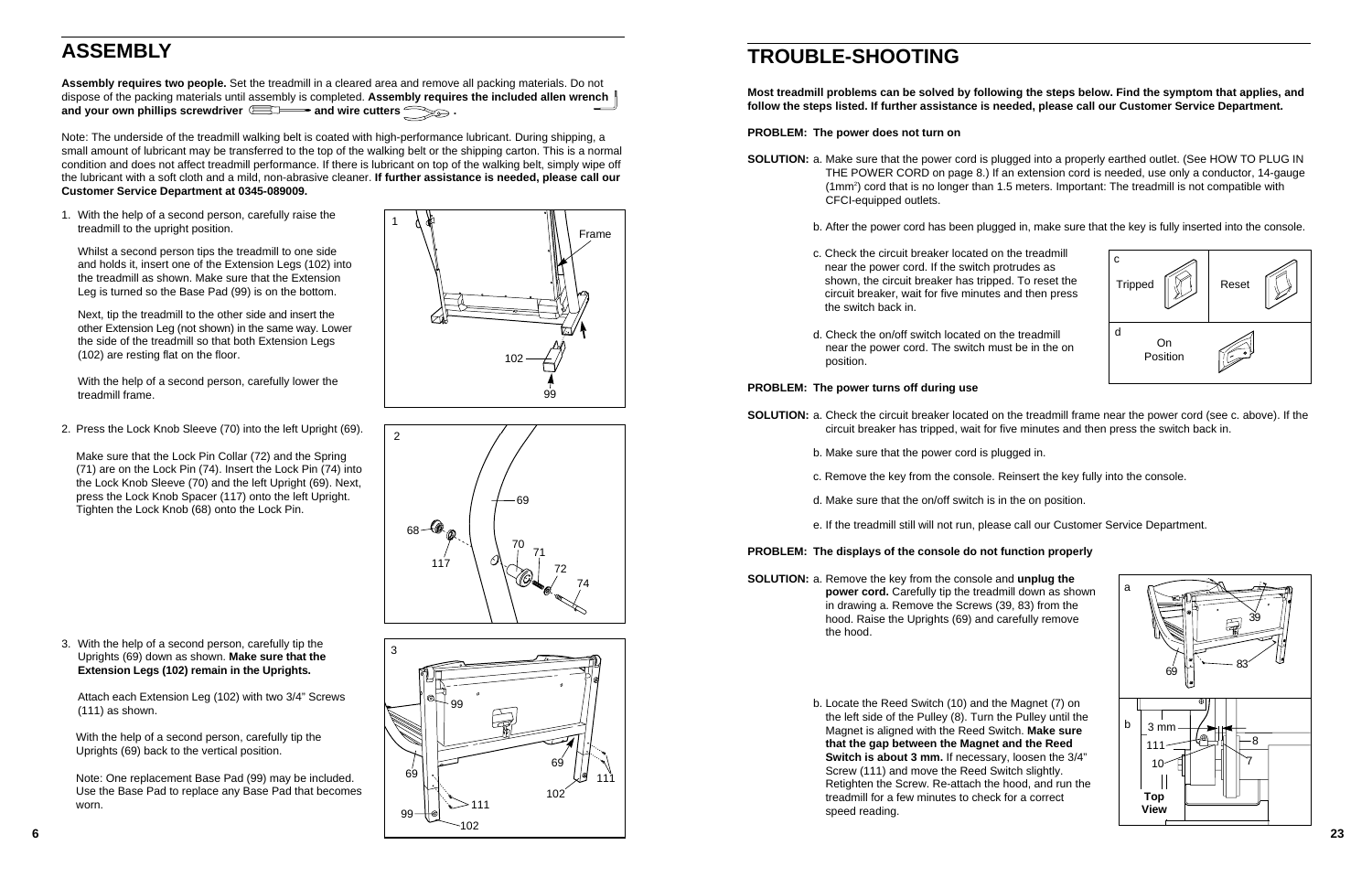7. **Make sure that all parts are tightened before you use the treadmill.** Note: If there is a thin sheet of clear plastic on the hood decal or the "ComforTrack" decal, remove it. Keep the included allen wrench in a secure place. The allen wrench is used to adjust the walking belt (see page 24). To protect the floor or carpet from

damage, place a mat under the treadmill.

5. Insert two Handrail Bushings (75) into the right Upright (69). Turn the Handrail Bushings so they fit against the Upright with the thick sides of the Bushings facing the centre of the treadmill as shown in the inset drawing.

Insert two Handrail Bolts (78) with Handrail Washers (77) into the Handrail Bushings (75), the right Upright (69), and the right Handrail Spacer (65). Lift up the right Handrail (66) to align the Bolts with the holes in the Handrail. Next, thread the Bolts into the Handrail (66). **Do not tighten the Bolts yet.**

Attach the left Handrail (not shown) in the same way. Tighten all four Handrail Bolts (78).

6. Look at the Endcap (58). If the left or right foot on the Endcap does not touch the floor, the included thick base pads should be attached to the treadmill as described below.

Refer to assembly step 3. Lower the treadmill frame and the Uprights (69) as shown. If the **left** foot of the Endcap (58) was off the ground, remove the two Base Pads (99) from the **right** Upright (69). Attach the included Thick Base Pads (not shown) to the Upright. If the **right** side of the Endcap was off the ground, attach the Thick Base Pads to the **left** Upright.

Note: If either side of the Endcap (58) lifts off the floor when the treadmill is used, attach the Thick Base Pads as described.

# **HOW TO FOLD AND MOVE THE TREADMILL**

### **HOW TO FOLD THE TREADMILL FOR STORAGE**

**Before folding the treadmill, adjust the incline to the lowest position. If this is not done, the treadmill may be permanently damaged. Remove the key and unplug the power cord. CAUTION: You must be able to safely lift 20 kg in order to raise, lower, or move the treadmill.** 

- 1. Hold the treadmill with your hands in the locations shown at the right. **CAUTION: To decrease the possibility of injury, bend your legs and keep your back straight. As you raise the treadmill, make sure to lift with your legs rather than your back.** Raise the treadmill about halfway to the vertical position.
- 2. Move your right hand to the position shown and hold the treadmill firmly. Using your left hand, pull the latch knob to the left and hold it. Raise the treadmill until the latch pin is aligned with the hole in the catch. Insert the latch pin into the catch. **Make sure that the latch pin is fully inserted into the catch.**

**To protect the floor or carpet from damage, place a mat under the treadmill. Keep the treadmill out of direct sunlight. Do not leave the treadmill in the storage position in temperatures above 29° Celsius.**

### **HOW TO MOVE THE TREADMILL**

Before moving the treadmill, convert the treadmill to the storage position as described above. **Make sure that the pin on the lock knob is inserted into the slot in the catch.** 



- 1. Hold the handrails as shown and place one foot against a wheel.
- 2. Tilt the treadmill back until it rolls freely on the front wheels. Carefully move the treadmill to the desired location. **Never move the treadmill without tipping it back. To reduce the risk of injury, use extreme caution whilst moving the treadmill. Do not attempt to move the treadmill over an uneven surface.**
- 3. Place one foot on the base, and carefully lower the treadmill until it is resting in the storage position.

### **HOW TO LOWER THE TREADMILL FOR USE**

- 1. Refer to drawing 2 above. Hold the upper end of the treadmill with your right hand as shown. Using your left hand, pull the lock knob to the left and hold it. Pivot the treadmill down until the frame is past the pin on the lock knob. Note: You may need to push the handrail to the side slightly.
- 2. Refer to drawing 1 above. Hold the treadmill firmly with both hands, and lower the treadmill to the floor.
- **22 7 CAUTION: To decrease the possibility of injury, bend your legs and keep your back straight.**







4. Place one of the Handrail Spacers (65) on the right Upright (69) as shown, with the cutout turned toward the treadmill (see inset drawing A). Pull the Upright Wire Harness (98) up through the Handrail Spacer. Place the other Handrail Spacer on the left Upright (not shown).

Have a second person hold the Handrails (66) near the Uprights (69) as shown. Connect the Upright Wire Harness (98) to the wires extending from the right Handrail. Insert the connectors and the Upright Wire Harness (98) into the hole in the Console Base (81) (see inset drawing B).

Be careful not to pinch the Wire Harness (98) as you set the Handrails (66) on the Handrail Spacers (65).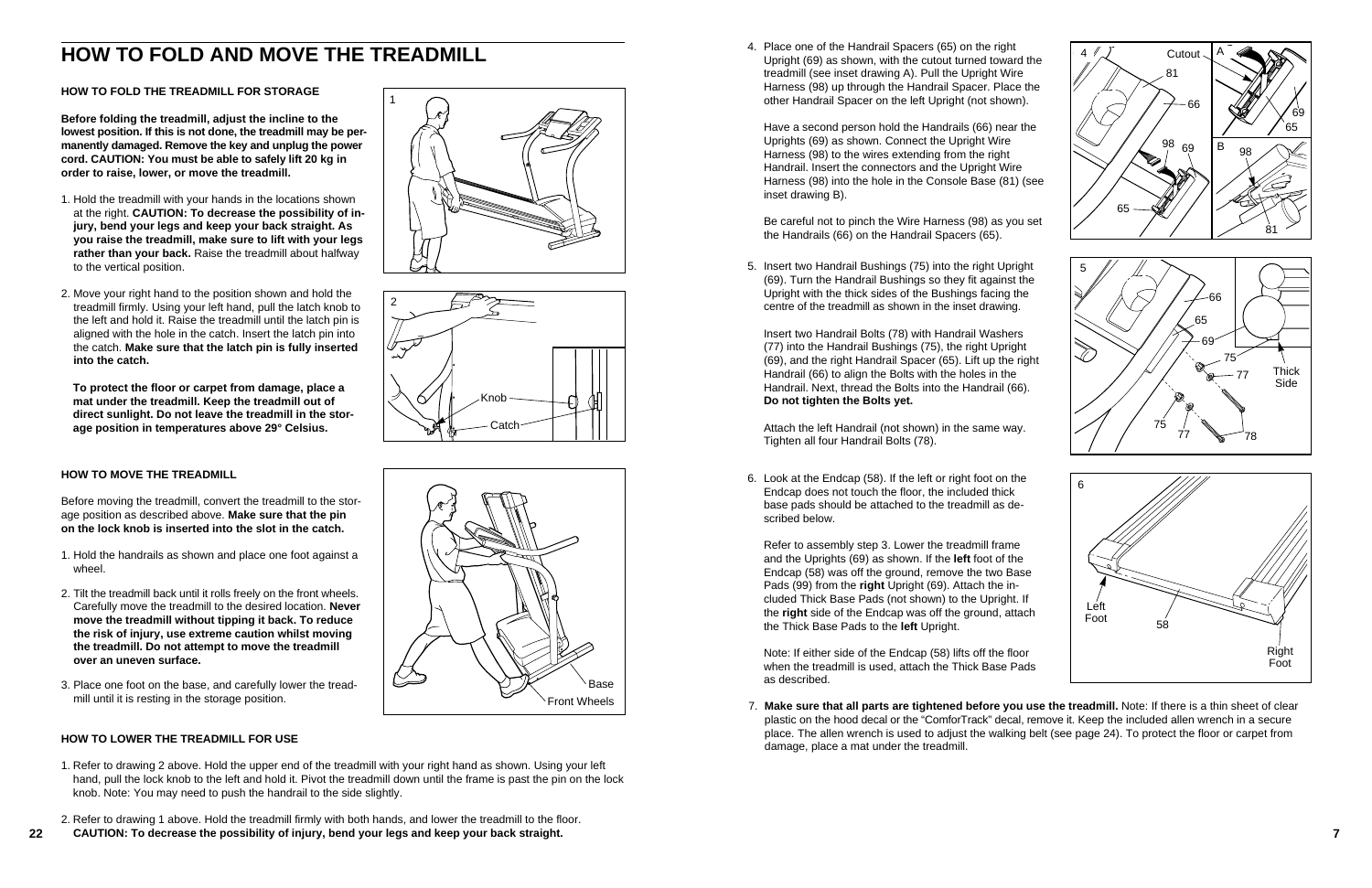**8 21**

### **THE INFORMATION MODE/DEMO MODE**

To select the information mode, hold down the Stop button whilst inserting the key into the console. When the information mode is selected, the following information will be shown:

The Time/Laps display will show the total number of hours that the treadmill has been used.



The Distance/Incline display will show the total number of miles that the walking belt has moved.



An "E," for English miles, or an "M," for metric kilometres, will appear in the Speed/ Pace display. Press the Speed  $\triangle$  button to change the unit of measurement.

ĀH

The console features an information mode that keeps track of the total number of hours that the treadmill has been operated and the total number of miles that the walking belt has moved. The information mode also allows you to switch the console from miles per hour to kilometres per hour. In addition, the information mode allows you to turn on and turn off the demo mode. An optional chest pulse sensor adds even more features to the console. The chest pulse sensor provides hands-free operation and continuously monitors your heart rate during your workouts. **To purchase the optional chest pulse sensor, please call our Customer Service Department at 0345-089009.**

**IMPORTANT: The Heart Rate/Calories display should be blank.** If a "d" appears in the display, the console is in the "demo" mode. This mode is intended to be

| $\bullet$ $\hspace{0.05cm}$ $\hspace{0.05cm}$ |
|-----------------------------------------------|
|                                               |
|                                               |
| க்—<br>___                                    |

Your treadmill features a walking belt coated with PERFORMANT LUBE<sup>TM</sup>, a high-performance lubricant. **IMPOR-TANT: Never apply silicone spray or other substances to the walking belt or the walking platform. Such substances will deteriorate the walking belt and cause excessive wear.**

> used only when a treadmill is displayed in a store. When the console is in the demo mode, the power cord can be plugged in, the key can be removed from the console, and the displays and indicators on the console will automatically light in a preset sequence, although the buttons on the console will not operate. **If a "d" appears in the Heart Rate/Calories display when the information mode is selected, press the Speed**  $∇$ **button so the Heart Rate/Calories display is blank.**

To exit the information mode, remove the key from the console.

### **THE OPTIONAL CHEST PULSE SENSOR**









### **OPTIONAL HAND WEIGHTS**

Optional hand weights let you exercise your upper body whilst you walk on the treadmill. The hand weights fit into convenient holders in the console. **To purchase hand weights, please call our Customer Service Department at 0345-089009.**





### **THE PERFORMANT LUBETM WALKING BELT**

### **HOW TO PLUG IN THE POWER CORD**

**This product must be earthed.** If it should malfunction or break down, earthing provides a path of least resistance for electric current to reduce the risk of electric shock. This product is equipped with a cord having an equipment-earthing conductor and an earthing plug.

**Two power cords are included. Select the one that will fit your outlet. Refer to drawing 1, and plug the indicated end of the power cord into the socket on the treadmill. Refer to drawing 2. Plug the power cord into an appropriate outlet that is properly installed and earthed in accordance with all local codes and ordinances. Note: In Italy, an adaptor (not included) must be used between the power cord and the outlet.** Important: The treadmill is not compatible with GFCI-equipped outlets.

**DANGER: Improper connection of the equipment-earthing conductor can result in an increased risk of electric shock. Check with a qualified electrician or serviceman if you are in doubt as to whether the product is properly earthed. Do not modify the plug provided with the product—if it will not fit the outlet, have a proper outlet installed by a qualified electrician.**

# **OPERATION AND ADJUSTMENT**

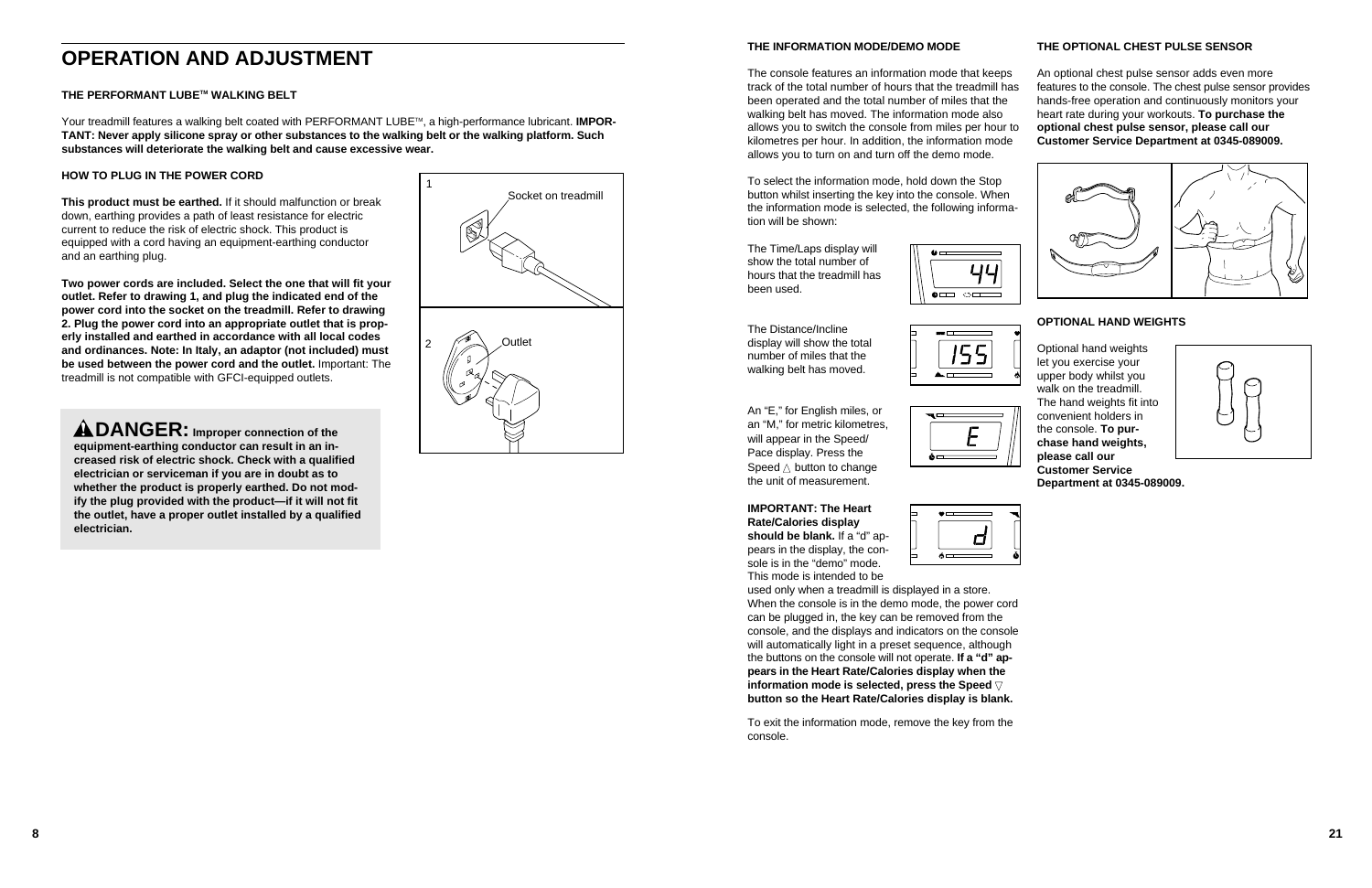### **FEATURES OF THE CONSOLE**

The advanced console offers an impressive array of features to help you get the most from your exercise. When the console is in the manual mode, the speed and incline of the treadmill can be changed with a touch of a button. As you exercise, the console will provide continuous exercise feedback. You can even measure your heart rate using the built-in pulse sensor.

Three preset workout programs are also offered. Each program automatically controls the speed and incline of the treadmill to give you an effective workout. You can even create your own custom workout programs and store them in memory for future use.

The console also features new iFIT.com interactive technology. iFIT.com technology is like having a personal trainer right in your home. Using the included audio cable, you can connect the treadmill to your home stereo, portable stereo, or computer and play special iFIT.com CD programs (CD's are available separately). iFIT.com CD programs automatically control

| $\circ$<br>$\circ$<br>$\circ$<br>▩◯◯◯◯◯◯◯◙<br>○○○○○○○○ ☎<br>Program<br>⊖⊖○○○○○○ ⊠<br>Display<br>○○○○○○○○ <mark>国</mark><br>$\circ$<br>$\circ$<br>$\circ$<br>OOOOOOO <b>I⊠</b>                                                                                                                                                                                                                                                                                                                                                                                                                                                               |
|---------------------------------------------------------------------------------------------------------------------------------------------------------------------------------------------------------------------------------------------------------------------------------------------------------------------------------------------------------------------------------------------------------------------------------------------------------------------------------------------------------------------------------------------------------------------------------------------------------------------------------------------|
| 凸<br>₩<br>o<br>۳'n<br>Ć<br>$\circ$<br>$\circ$<br>$\circ$<br>ധ⊏<br>♥□<br><b>DOM: UNITED</b><br>◥▬<br>$\circ$<br>$\circ$<br>$\circ$<br>$\circ$<br>!O2<br>10:5<br>54<br>$\mathcal{L}$                                                                                                                                                                                                                                                                                                                                                                                                                                                          |
| $\circ$<br>$\circ$<br>$\circ$<br>$\circ$<br>ě —<br>ದ⊏<br>- 10<br>--<br>Start Program<br>Select Program<br>Record<br>$\blacktriangleright$ /E<br>GE /`<br>WT.<br>$\mathbf{m}$<br>O                                                                                                                                                                                                                                                                                                                                                                                                                                                           |
| Incline<br>Speed<br>Speed<br>41                                                                                                                                                                                                                                                                                                                                                                                                                                                                                                                                                                                                             |
| Pulse<br>$9.7$ kph<br>11.3 <sub>kph</sub><br>12.9 $k_{\text{ph}}$   14.5 $k_{\text{ph}}$  <br><sup>1</sup> 16.1 <sub>kph</sub><br>10 <sub>mph</sub><br>$1.6$ kph<br>$3.2$ kph<br>$4.8$ kph<br>$6.4$ kph<br>8.1 <sub>kph</sub><br>2 <sub>mph</sub><br>$8$ <sub>mph</sub><br>$9$ <sub>mph</sub><br>$3$ <sub>mph</sub><br>$4$ mph<br>$5$ <sub>mph</sub><br>$Z$ <sub>mph</sub><br>1 <sub>mph</sub><br>$6$ mph<br>Sensor<br>IMPORTANT; Incline must<br>A WARNING:<br>be set at lowest level<br>To reduce the risk of serious<br>before folding treadmill<br>M<br>injury, read and understand<br>into storage position.<br>the user's manual, all |
| instructions, and the warnings<br>before use. Keep children away.<br><b>IA @ TO</b><br>Stop<br><b>Start</b><br>O<br>O                                                                                                                                                                                                                                                                                                                                                                                                                                                                                                                       |
| thin sheet<br>the face<br>Clip<br>Q<br>Key-<br>nove it.                                                                                                                                                                                                                                                                                                                                                                                                                                                                                                                                                                                     |

the speed and incline of the treadmill as a personal trainer guides you through every step of your workout. High-energy music provides added motivation. Each CD features two programs designed by certified personal trainers.

- In addition, you can connect the treadmill to your VCR and TV and play iFIT.com video programs (videocassettes are available separately). Video programs offer
- the same benefits as iFIT.com CD programs, but add the excitement of working out with a class and an instructor—the hottest new trend at health clubs.
	- With the treadmill connected to your computer, you can also go to our new internet site at www.iFIT.com and access basic programs, audio programs, and video programs directly from the internet.

**Go to your computer and start an internet 3** connection.

**Start your web browser, if necessary, and go to 1** Start your web browser, if necess<br>**4** our internet site at www.iFIT.com.

**Follow the desired links on our internet site to 5** select a program.

### **Follow the on-line instructions to start the b** program.

**To use the manual mode of the console**, follow the steps beginning on page 11. **To use a preset program**, see page 12. **To create and use a custom program,** see pages 14 and 15. **To use an iFIT.com CD or**

**video program**, refer to page 18. **To use an iFIT.com program directly from our internet site**, see page 20.



### **HOW TO USE PROGRAMS DIRECTLY FROM OUR INTERNET SITE**

Our new internet site at www.iFIT.com allows you to access a selection of programs that interactively control your treadmill to help you achieve your specific exercise goals. In addition, you can play iFIT.com audio and video programs directly from the internet.

To use programs from our internet site, the treadmill must be connected to your home computer. See HOW TO CONNECT YOUR COMPUTER on page 17. In addition, you must have an internet connection and an internet service provider. A list of specific system requirements will be found on our internet site.

Follow the steps below to use a program from our internet site.

See GETTING STARTED on page 10.

When the key is inserted, the manual mode will be selected and the Manual indicator will light. To use a program from our inter-



net site, press the iFIT.com button or press the Select Program button repeatedly until the indicator on the iFIT.com button lights.



Read and follow the on-line instructions for using a program.

When you start the program, an on-screen countdown will begin.

### **Return to the treadmill and stand on the foot rails.** Find the clip attached to the key and slide **the key onto the waistband of your clothing.**

When the on-screen countdown ends, the program will begin and the walking belt will begin to move. Hold the handrails, step onto the walking belt, and begin walking. During the program, an electronic "chirping" sound will alert you when the speed and/or incline of the treadmill is about to change. **CAUTION: Always listen for the "chirp" and be prepared for speed and/or incline changes.** 

If the speed or incline settings are too high or too low, you can manually override the settings at any time by pressing the Speed or Incline buttons on the console. **However, when the next "chirp" is heard, the speed and/or incline will change to the next settings of the program.**

### **Insert the key fully into the console. 1**

### **Select the iFIT.com mode. 2**

To stop the walking belt at any time, press the Stop button on the console. The Time/Laps display will begin to flash. To restart the program, press the Start Program button or the Speed  $\triangle$  button. After a moment, the walking belt will begin to move at 1.0 mph. **When the next "chirp" is heard, the speed and incline will change to the next settings of the program**.

When the program is completed, the walking belt will stop and the Time/Laps display will begin to flash. Note: To use another program, press the Stop button and go to step 5.

**Note: If the speed or incline of the treadmill does not change when a "chirp" is heard, make sure that the iFIT.com indicator is lit and that the Time/Laps display is not flashing. In addition, make sure that the audio cable is properly connected, that it is fully plugged in, and that it is not wrapped around a power cord.**

See step 5 on page 11.

Step onto the foot rails and make sure that the incline of the treadmill is at 1%. Next, remove the key from the console and put it in a secure place. **Note: If the displays and indicators on the console remain lit after the key is removed, refer to page 21 and turn off the demo mode.**



### **When the program has ended, remove the key. 9**

When you are finished using the treadmill, move the on/off switch near the power cord to the off position and unplug the power cord.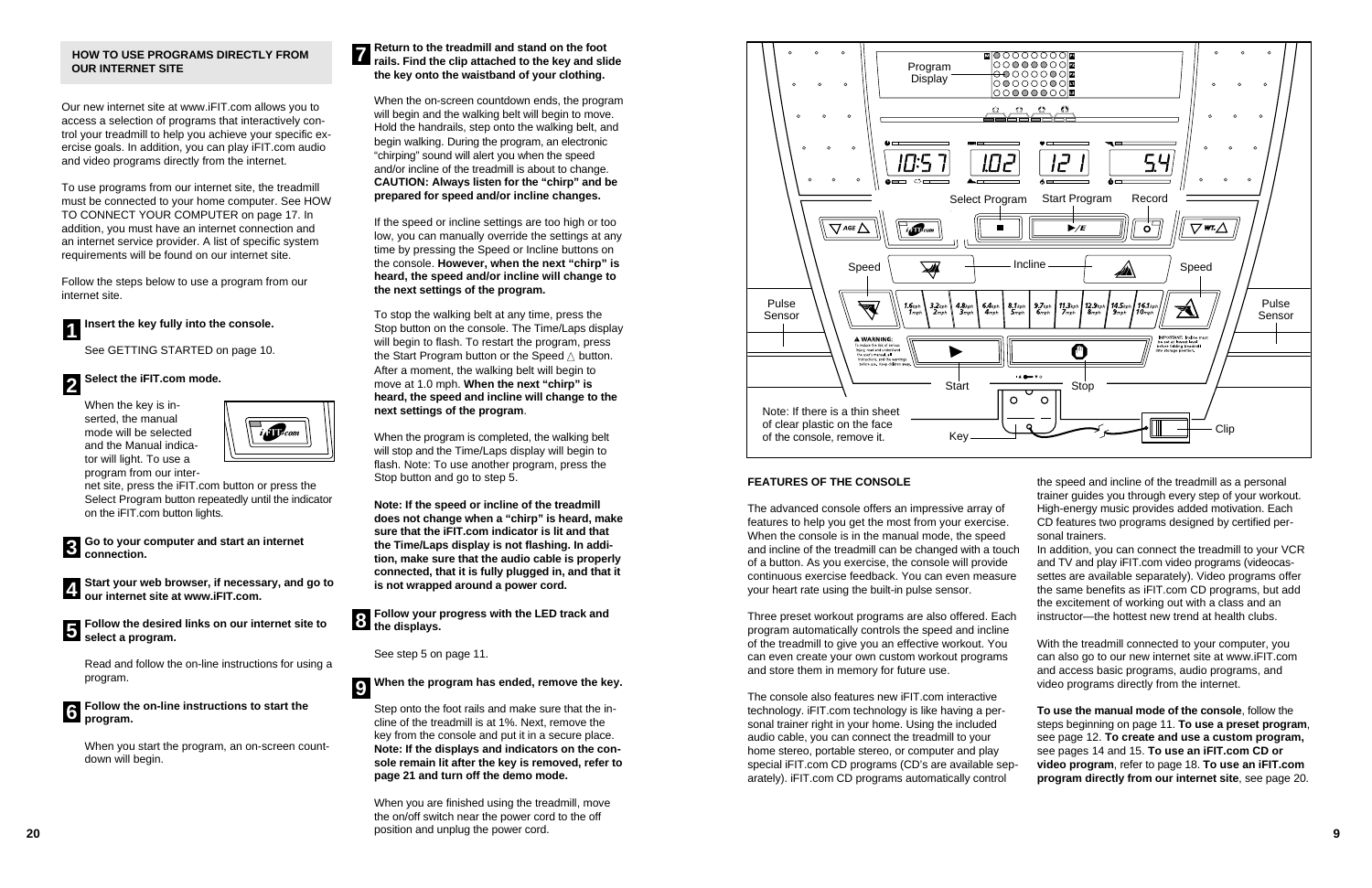### **GETTING STARTED**

Stand on the foot rails of the treadmill. Find the clip attached to the key and slide the clip onto the waistband of your clothes. Next, insert the key into the console. **Test the clip**

**by carefully taking a few steps backward until the key is pulled from the console. If the key is not pulled from the console, adjust the position of the clip as needed.** Then, remove the key from the console.

See HOW TO PLUG IN THE POWER CORD on page 8.

### **Move the on/off switch to the on position.**

Locate the on/off switch on the treadmill near the power cord. Move the on/off switch to the on position.

Stand on the foot rails of the treadmill. Make sure that the clip is securely attached to the waistband of your clothes. Next, insert the key into the console. After a moment, various displays and indicators on the console will light.



Although you can use the console without entering your weight, the console will display your calorie expenditure more accurately if you enter



### **Plug in the power cord. 2**

your weight. To enter your weight, press either of the Enter Weight buttons. The current weight setting will appear in the Speed/Pace display. Press the Enter Weight buttons again to enter your weight. Four seconds after the buttons are pressed, the weight setting will disappear from the display. Your weight will then be saved in memory.

### **Insert the key fully into the console. 4**

### **Enter your weight. 5**

If the speed or incline settings are too high or to low, you can manually override the settings at a time by pressing the Speed or Incline buttons on the console. However, **when the next "chirp" is heard, the speed and/or incline will change to the next settings of the CD or video program.**

Although you can use the console without entering your age, some features on our internet site may require you to enter your age (see



### **Enter your age, if necessary. 6**

page 20). To enter your age, press either of the Enter Age buttons. The current age setting will appear in the Time/Laps display. Press the Enter Age buttons again to enter your age. Four seconds after the buttons are pressed, the age setting will disappear from the display. Your age will then be saved in memory.



**CAUTION: Before operating the console, read the following precautions.**

- **• Do not stand on the walking belt when turning on the power.**
- **• Always wear the clip (see the drawing below) whilst operating the treadmill.**
- **• Adjust the speed in small increments to avoid sudden jumps in speed.**
- **• The pulse sensor is not a medical device. Various factors, including the user's movement, may affect the accuracy of heart rate readings. The pulse sensor is intended only as an exercise aid in determining heart rate trends in general.**
- **• To reduce the possibility of electric shock, keep the console dry. Avoid spilling liquids on the console and place only a sealed water bottle in the water bottle holder.**





To stop the walking belt at any time, press the Stop button on the console. The Time/Laps display will begin to flash. To restart the program, press the Start Program button or the Speed  $\triangle$ button. After a moment, the walking belt will beg to move at 1.0 mph. **When the next "chirp" is heard, the speed and incline will change to the next settings of the CD or video program**. The program can also be stopped by pressing the Stop button on your CD player or VCR.

When the CD or video program is completed, the walking belt will stop and the Time/Laps display w begin to flash. Note: To use another CD or video program, press the Stop button or remove the ke and go to step 1 on page 18.

**Note: If the speed or incline of the treadmill does not change when a "chirp" is heard:**

- **make sure that the iFIT.com indicator is lit and that the Time/Laps display is not flashing. If the Time/Laps display is flashing, press the Start button or the Speed △ button on the console**
- **adjust the volume of your CD player or VCR. If the volume is too high or too low, the console may not detect the program signals**
- **make sure that the audio cable is properly connected, that it is fully plugged in, and that it is not wrapped around a power cord**
- **if you are using your portable CD player and the CD skips, set the CD player on the floor or another flat surface instead of on the console.**

| о<br>ny                    | Follow your progress with the LED track and<br>the displays.                                                                                                                                                                                                                                                                                                                                                                              |
|----------------------------|-------------------------------------------------------------------------------------------------------------------------------------------------------------------------------------------------------------------------------------------------------------------------------------------------------------------------------------------------------------------------------------------------------------------------------------------|
| ٦<br>s                     |                                                                                                                                                                                                                                                                                                                                                                                                                                           |
| ٥                          | See step 5 on page 11.                                                                                                                                                                                                                                                                                                                                                                                                                    |
| 6                          | Measure your heart rate, if desired.                                                                                                                                                                                                                                                                                                                                                                                                      |
|                            | Refer to step 6 on page 12.                                                                                                                                                                                                                                                                                                                                                                                                               |
| ıin                        | When the program is completed, remove the<br><b>Z</b> key.                                                                                                                                                                                                                                                                                                                                                                                |
| he<br>e<br>will<br>ͻ<br>ev | Step onto the foot rails and make sure that the in-<br>cline of the treadmill is at 1%. The incline must<br>be at 1% when the treadmill is raised to the<br>storage position. Next, remove the key from the<br>console and put it in a secure place. Note: If the<br>displays and indicators on the console remain<br>lit after the key is removed, the console is in<br>the "demo" mode. Refer to page 21 and turn off<br>the demo mode. |
|                            | When you are finished using the treadmill, move<br>the on/off switch near the power cord to the off<br>position and unplug the power cord.                                                                                                                                                                                                                                                                                                |
|                            |                                                                                                                                                                                                                                                                                                                                                                                                                                           |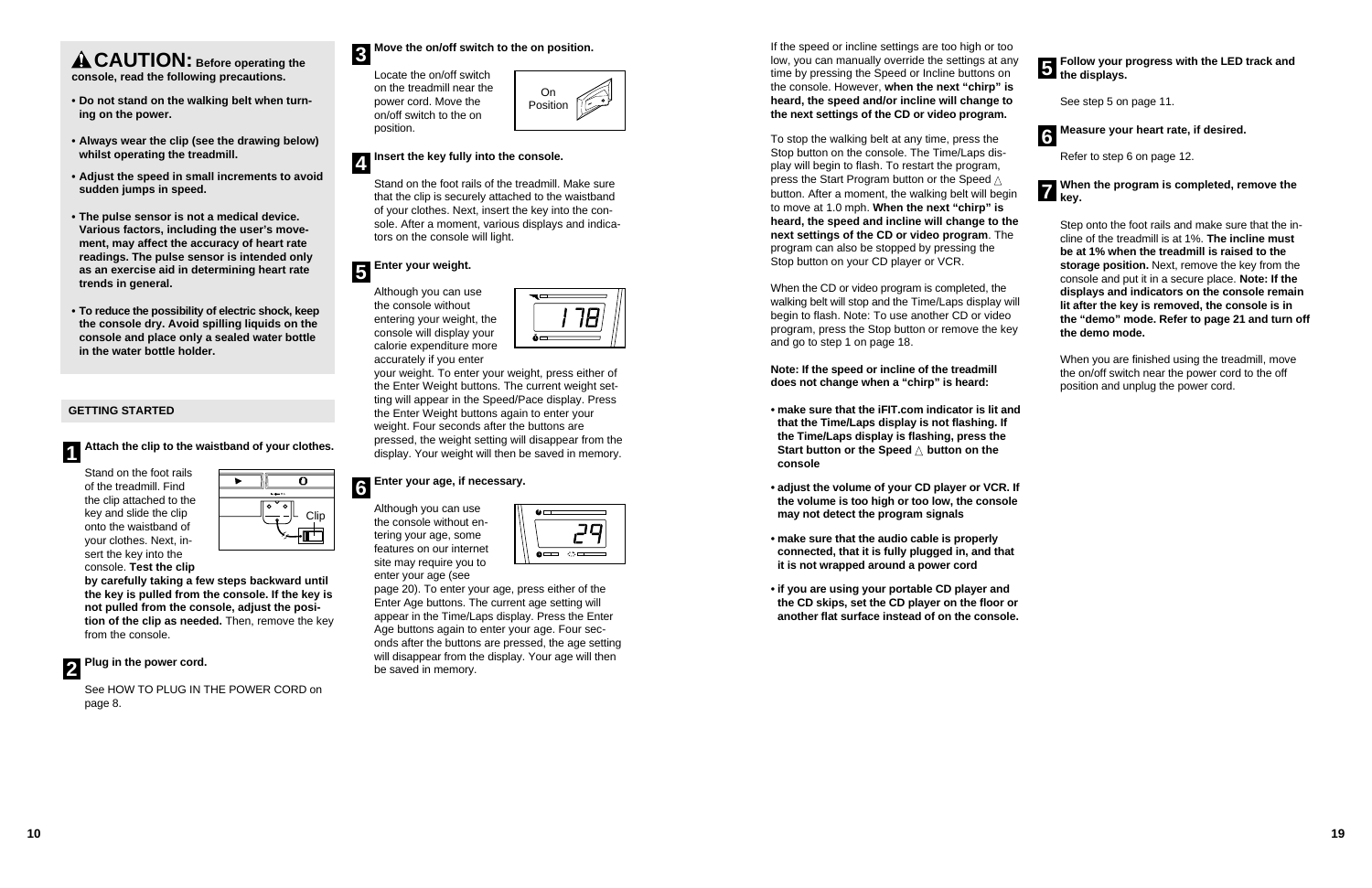### **HOW TO USE THE MANUAL MODE**

See GETTING STARTED on page 10.

When the key is inserted, the manual mode will be selected and the M-indicator will light. If a program has been selected, press the Select Program button repeatedly to select the manual mode.

To stop the walking belt, press the Stop button. The Time/Laps display will begin to flash. To restart the walking belt, press the Start button or the Speed  $\triangle$  button.

A moment after the button is pressed, the walking belt will begin to move at 1 mph. Hold the handrails and begin walking. As you exer-

| Ā<br>一 |  |
|--------|--|
|        |  |

### **Follow your progress with the LED track and b** the displays.

cise, change the speed of the walking belt as desired by pressing the Speed  $\vartriangle$  and  $\triangledown$  buttons. Each time a button is pressed, the speed setting will change by 0.1 mph; if a button is held down, the speed setting will change in increments of 0.5 mph. To change the speed setting quickly, press the 1-step speed buttons. The speed range is 0.5 mph to 10 mph.

To change the incline of the treadmill, press the Incline buttons. Each time a button is pressed, the incline will change by 0.5%. The incline

| men ( |
|-------|
| A     |

range is 1% to 10%. Note: After the buttons are pressed, it may take a moment for the treadmill to reach the selected incline setting.





**Insert the key fully into the console. 1**

### **Select the manual mode. 2**

**The LED track**—When the manual mode or an iFIT.com program is selected, the program display will show an LED track representing 1/4



**Press the Start button or the Speed**  ▲ **button to start the walking belt. 3**

mile. As you exercise, the indicators around the track will light in sequence until you have completed 1/4 mile. A new lap will then begin.

### **The Training Zone display**—As you exercise, the Training Zone display will show the approximate intensity level

of your exercise. For ex-



ample, if three or four indicators in the display are lit, your intensity level is ideal for fat burning.

### **Change the incline of the treadmill as desired. 4**

### **Time/Laps display** —

When the manual mode or an iFIT.com program is selected, this display will show the elapsed time and the number of



1/4-mile laps you have completed. When a preset program or a custom program is selected, the display will show the time remaining in the program, the time remaining in the current segment of the program, and the number of 1/4-mile laps you have completed. The display will change from one number to the next every seven seconds.



### **Distance/Incline dis-**

**play**—This display shows the distance that you have walked and the incline level of the treadmill. The display will

change from one number to the other every seven seconds.

### **Heart Rate/Calories**

**display**—When you are not using the handgrip pulse sensor, this display will show the approximate number of



**18 11** During the CD or video program, an electronic "chirping" sound will alert you when the speed and/or incline of the treadmill is about to change. **CAUTION: Always listen for the "chirp" and be prepared for speed and/or incline changes. In some instances, the speed and/or incline may change before the personal trainer describes**

calories you have burned. When the are using the handgrip pulse sensor, the display will show your heart rate (see step 6).







|  | -M-indicator |  |
|--|--------------|--|
|  |              |  |

### **HOW TO CONNECT YOUR VCR**

**Note: If your VCR has an unused AUDIO OUT jack, see instruction A below. If the AUDIO OUT jack is being used, see instruction B. If you have a TV with a built-in VCR, see instruction B. If your VCR is connected to your home stereo, see HOW TO CONNECT YOUR HOME STEREO on page 17.**

A. Plug one end of the audio cable into the jack on the front of the treadmill near the power cord. Plug the other end of the cable into the included adaptor. Plug the adaptor into the AUDIO OUT jack on your VCR.

B**.** Plug one end of the audio cable into the jack on the front of the treadmill near the power cord. Plug the other end of the cable into the included adaptor. Plug the adaptor into an RCA Y-adaptor (available at electronics stores). Next, remove the wire that is currently plugged into the AUDIO OUT jack on your VCR and plug the wire into the unused side of the RCA Y-adaptor. Plug the RCA Y-adaptor into the AUDIO OUT jack on your VCR.

### **HOW TO USE iFIT.com CD AND VIDEO PROGRAMS**

To use iFIT.com CD's or videocassettes, the treadmill must be connected to your portable CD player, portable stereo, home stereo, computer with CD player, or VCR. See HOW TO CONNECT THE TREADMILL TO YOUR CD PLAYER, VCR, OR COMPUTER on page 16. **Note: To purchase iFIT.com CD's or videocassettes, please call our Customer Service Department at 0345-089009**.

Follow the steps below to use an iFIT.com CD or video program.

See GETTING STARTED on page 10.

When the key is inserted, the manual mode will be selected and the Manual indicator will light. To use an iFIT.com CD or video



program, press the iFIT.com button or press the Select Program button repeatedly until the indicator on the iFIT.com button lights.

If you are using an iFIT.com CD, insert the CD into your CD player. If you are using an iFIT.com videocassette, insert the videocassette into your VCR.

### **Insert the key fully into the console. 1**

### **Select the iFIT.com mode. 2**

A moment after the button is pressed, your personal trainer will begin guiding you through your workout. Simply follow your personal trainer's instructions. Note: If the Time/Laps display is flashing, press the Start button or the Speed  $\triangle$ button on the console. The treadmill will not respond to a CD or video program when the Time/Laps display is flashing.

### **Insert the iFIT.com CD or videocassette. 3**

### **Press the PLAY button on your CD player or VCR. 4**



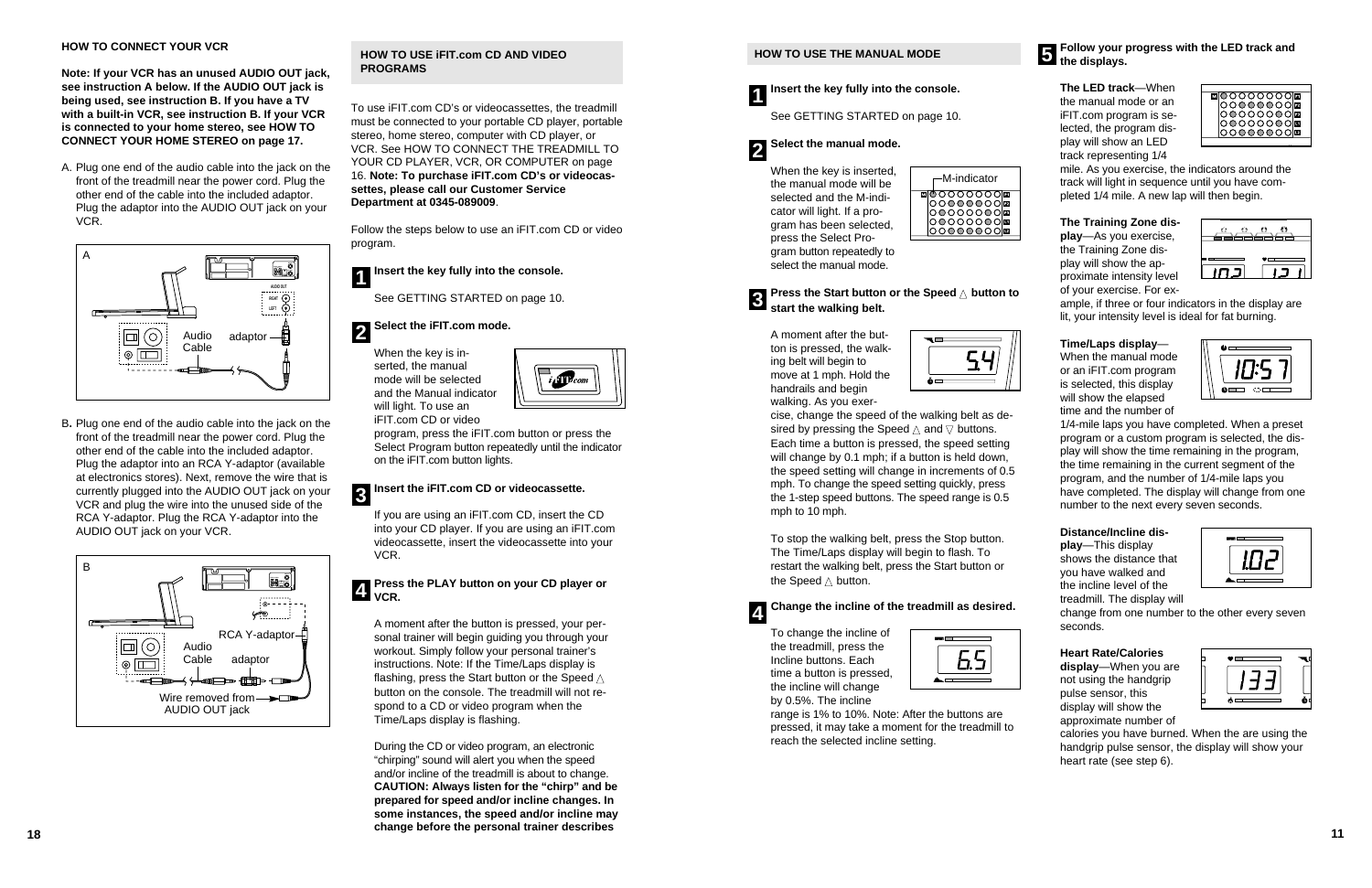### **Speed/Pace display**—

This display shows the speed of the walking belt and your current pace (pace is measured in minutes per mile).



Every seven seconds, the display will change from one number to the other.

Note: The console can display speed and distance in either miles or kilometres. To find which unit of measurement is selected, hold



down the Stop button whilst inserting the key into the console. An "E," for English miles, or an "M," for metric kilometres, will appear in the Speed/ Pace display. Press the Speed  $\triangle$  button to change the unit of measurement. When the desired unit of measurement is selected, remove the key and then reinsert it. Note: For simplicity, all instructions in this manual refer to miles.

**When you are finished exercising, stop the 7** Writch you are imisting exercising<br>walking belt and remove the key.

To reset the displays, press the Stop button, remove the key, and then reinsert the key.

To measure your heart rate, **stand on the foot rails** and place your hands on the metal contacts on the handrail. Your palms must be resting on the upper contacts, and your fingers must be touching the lower contacts—**avoid moving your**



**hands**. When your pulse is detected, the Heart Rate indicator will flash, three dashes  $(- - -)$  will appear in the Heart Rate/Calories display, and then your heart rate will be shown. **For the most accurate heart rate reading, continue to hold the contacts for about 15 seconds.**

Step onto the foot rails, press the Stop button, and adjust the incline of the treadmill to 1%. **The incline must be at 1% when the treadmill is raised to**

**the storage position or the treadmill will be damaged.** Next, remove the key from the console and put it in a secure place. **Note: If the displays and indicators on the console remain lit after the key is removed, the console is in the "demo" mode. Refer to page 21 and turn off the demo mode.**

**Measure your heart rate, if desired. 6**

When you are finished using the treadmill, move the on/off switch near the power cord to the off position and unplug the power cord.

### **HOW TO USE PRESET PROGRAMS**

See GETTING STARTED on page 10.

When the key is inserted, the manual mode will be selected and the Manual indicator will light. To select one of the preset programs, press the Select Program button

repeatedly until the P1, P2, or P3 indicator lights.

### **Insert the key fully into the console. 1**

### **Select one of the three preset programs. 2**

When you select a preset program, the program display will show a simplified profile of the program you have selected. For example, the profile above shows that the intensity of the selected program will be greater during the middle of the program and less during the beginning and end. The Time/Laps display will show how long the program will last.

### **Press the Start Program button or the Speed** ▲ **button to start the program. 3**

A moment after the button is pressed, the treadmill will automatically adjust to the first speed and incline settings for the program. Hold the handrails and begin walking.



### **HOW TO CONNECT YOUR HOME STEREO**

**Note: If your stereo has an unused LINE OUT jack, see instruction A below. If the LINE OUT jack is being used, see instruction B.**

B. Plug one end of the audio cable into the jack on the front of the treadmill near the power cord. Plug the other end of the cable into the included adaptor. Plug the adaptor into an RCA Y-adaptor (available at electronics stores). Next, remove the wire that is currently plugged into the LINE OUT jack on your stereo and plug the wire into the unused side of the RCA Y-adaptor. Plug the RCA Y-adaptor into the LINE OUT jack on your stereo.

A. Plug one end of the audio cable into the jack on the front of the treadmill near the power cord. Plug the other end of the cable into the included adaptor. Plug the adaptor into the LINE OUT jack on your stereo. A. Plug one end of the audio cable into the jack on the front of the treadmill near the power cord. Plug the other end of the cable into the LINE OUT jack on your computer.

### **HOW TO CONNECT YOUR COMPUTER**

**Note: If your computer has a 3.5mm LINE OUT jack, see instruction A. If your computer has only a PHONES jack, see instruction B.**

B. Plug one end of the audio cable into the jack on the front of the treadmill near the power cord. Plug the other end of the cable into a 3.5mm Y-adaptor (available at electronics stores). Plug the Y-adaptor into the PHONES jack on your computer. Plug your headphones or speakers into the other side of the Y-adaptor.









- 
- 

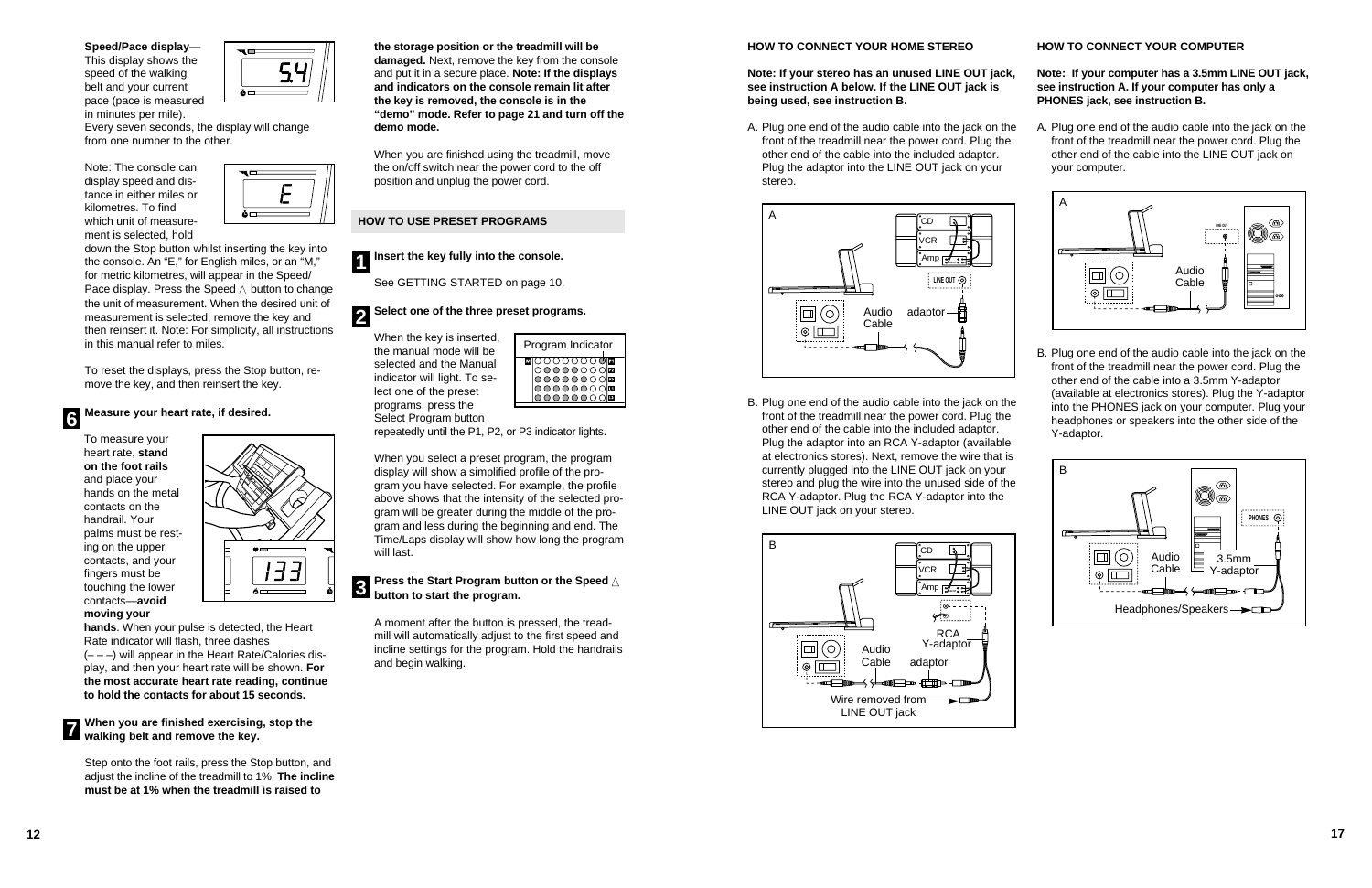Each program is divided into several time segments of different lengths. The Time/Laps display shows both the time remaining in the program and the time remaining in the current segment. One speed setting and one incline setting are pro-

grammed for each segment. The speed setting for the first segment will be shown in the flashing Current Segment column of the program display. (The incline settings are not shown in

the program display.) The speed settings for the next five segments will be shown in the five columns to the right.

When only three seconds remain in the first segment of the program, both the Current Segment column and the column to the right will flash, a series of tones will sound, and all speed settings will move one column to the left. The speed setting for the second segment will then be shown in the flashing Current Segment column and the treadmill will automatically adjust to the speed and incline settings for the second segment.

The program will continue in this way until the speed setting for the last segment is shown in the Current Segment column and no time remains in the Time/Laps display. The walking belt will then slow to a stop.

Note: Each time a segment ends and the speed settings move to the left, if all of the indicators in the Current Segment column are lit, the speed settings may move downward so that only the highest indicators in the columns will appear in the program display. When the speed settings move to the left again and some indicators in the Current Segment column are dark, the speed settings will move back up.

If the speed or incline setting for the current segment is too high or too low, you can manually override the setting by pressing the Speed or Incline buttons on the console. Every few times



one of the Speed buttons is pressed, an additional indicator will light or darken in the Current Segment column. If any of the columns to the right of the Current Segment column have the same number of lit indicators as the Current Segment column, an additional indicator may light or darken in those columns as well. Note: If you manually adjust the speed setting so that all of the indicators in the Current Segment column are lit, the speed settings in the program display will not move downward as described above. **Note: If you manually override the speed or incline setting for the current segment, when the segment ends the treadmill will automatically adjust to the speed and incline**

**settings for the next segment.**

To stop the program temporarily, press the Stop button. The Time/Laps display will begin to flash. To restart the program, press the Start Program button or the Speed  $\triangle$  button. To end the program, press the Stop button, remove the key, and

then reinsert the key. **Follow your progress with the displays.**

Refer to step 5 on page 11.

See step 6 on page 12.



### **When the program has ended, remove the key.**

Step onto the foot rails and make sure that the incline of the treadmill is at 1%. **The incline must be at 1% when the treadmill is raised to the storage position.** Next, remove the key from the console and put it in a secure place. **Note: If the displays and indicators on the console remain lit after the key is removed, the console is in the "demo" mode. Refer to page 21 and turn off the demo mode.**

### **Measure your heart rate, if desired. 5**

When you are finished using the treadmill, move the on/off switch near the power cord to the off position and unplug the power cord.

**6**

**4**

|  | <b>Current Segment</b> |  |
|--|------------------------|--|
|  |                        |  |

### **HOW TO CONNECT THE TREADMILL TO YOUR CD PLAYER, VCR, OR COMPUTER**

**To use iFIT.com CD's**, the treadmill must be connected to your portable CD player, portable stereo, home stereo, or computer with CD player. See pages 16 and 17 for connecting instructions. **To use iFIT.com videocassettes**, the treadmill must be connected to your VCR. See page 18 for connecting instructions. **To use iFIT.com programs directly from our internet site**, the treadmill must be connected to your home computer. See page 17 for connecting instructions.

### **HOW TO CONNECT YOUR PORTABLE CD PLAYER**

**Note: If your CD player has separate LINE OUT and PHONES jacks, see instruction A below. If your CD player has only one jack, see instruction B.**

A. Plug one end of the audio cable into the jack on the front of the treadmill near the power cord. Plug the other end of the cable into the LINE OUT jack on your CD player. Plug your headphones into the PHONES jack.

B. Plug one end of the audio cable into the jack on the front of the treadmill near the power cord. Plug the other end of the cable into a 3.5mm Y-adaptor (available at electronics stores). Plug the Y-adaptor into the PHONES jack on your CD player. Plug your headphones into the other side of the Y-adaptor.

### **HOW TO CONNECT YOUR PORTABLE STEREO**

**Note: If your stereo has an RCA-type AUDIO OUT jack, see instruction A below. If your stereo has a 3.5mm LINE OUT jack, see instruction B. If your stereo has only a PHONES jack, see instruction C.**

A. Plug one end of the audio cable into the jack on the front of the treadmill near the power cord. Plug the other end of the cable into the included adaptor. Plug the adaptor into an AUDIO OUT jack on your stereo.

B. Plug one end of the audio cable into the jack on the front of the treadmill near the power cord. Plug the other end of the cable into the LINE OUT jack on your stereo.

C. Plug one end of the audio cable into the jack on the front of the treadmill near the power cord. Plug the other end of the cable into a 3.5mm Y-adaptor (available at electronics stores). Plug the Y-adaptor into the PHONES jack on your stereo. Plug your headphones into the other side of the Y-adaptor.







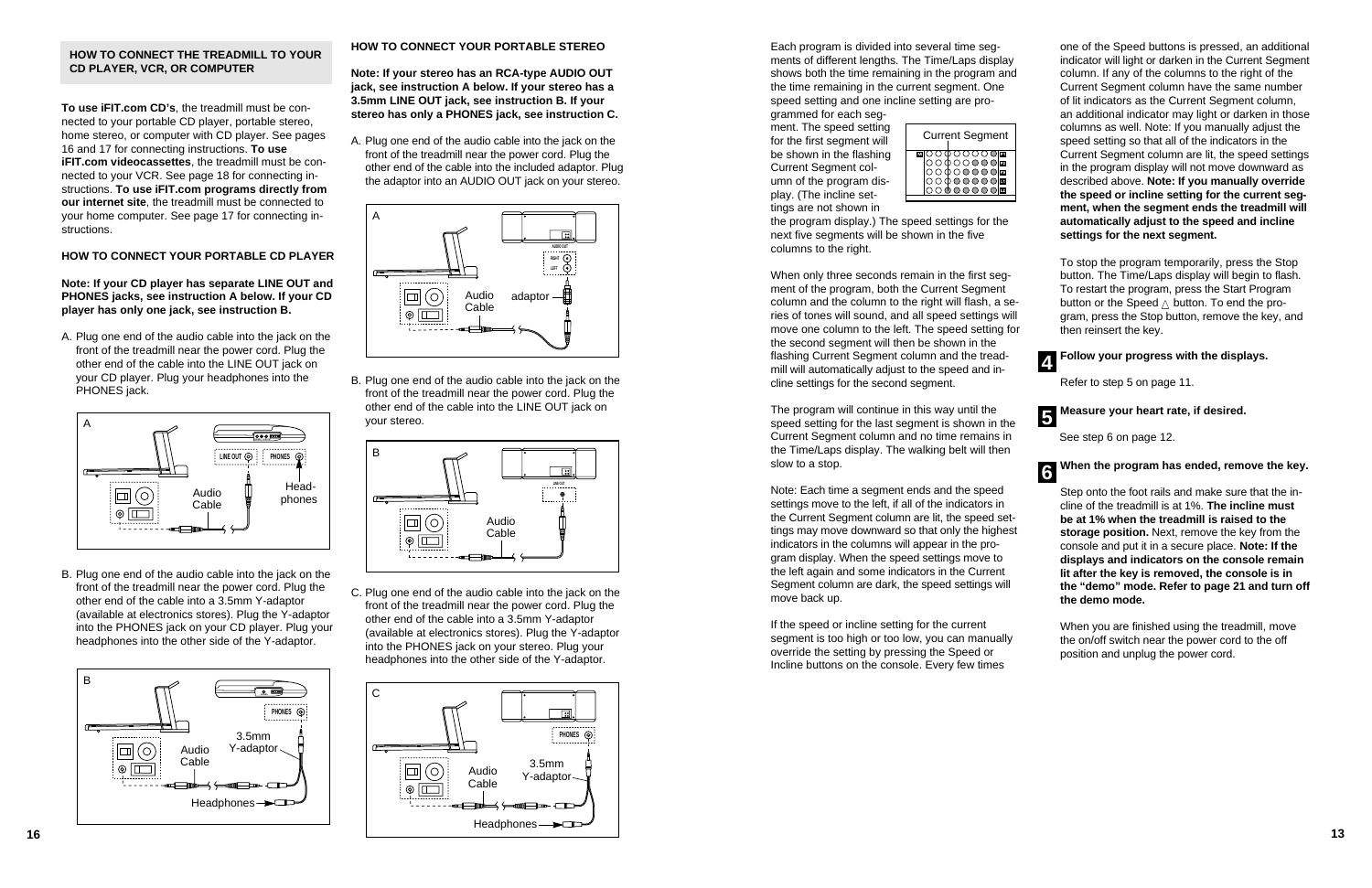See GETTING STARTED on page 10.

### **Press the Start Program button or the Speed**  ▲ **button to start Program button**<br>button to start the walking belt.

When the key is inserted, the manual mode will be selected and the Manual indicator will light. To select one of the custom programs, press the Select Program button

repeatedly until the Learn 1 or Learn 2 indicator lights.

A moment after the button is pressed, the walking belt will begin to move. Hold the handrails and begin walking.

When the Record button is pressed, the indicator on the button will light. **Speed and incline settings can be programmed only when the indicator is lit.** Note: When the indicator on the Record button is lit, the Time/Laps display will show the elapsed time instead of the time remaining in the program.

Refer to the program display. Each custom program is divided into oneminute segments. One speed setting and one incline setting can be programmed for each seg-

### **Press the Stop button, remove the key, and then reinsert the key.**<br>**3** then reinsert the key.

ment. The speed setting for the first segment will be shown in the flashing Current Segment column of the program display. (The incline settings are not shown in the program display.) To program the desired speed and incline settings for the first segment, simply adjust the speed and incline of the treadmill to the desired levels with the Speed and Incline buttons. Every few times one of the Speed buttons is pressed, an additional indicator will light or darken in the Current Segment column.

**Insert the key fully into the console. 1**

### **Select one of the custom programs. 2**

When the first segment of the program is completed, the current speed setting and the current incline setting will be stored in memory. All columns in the program display will then move one column to the left and the speed setting for the second segment will be shown in the flashing Current Segment column. Program speed and incline settings for the second segment as described above.

### **Press the Start Program button or the Speed**  ▲ **8 button to start the program.**

### **Press the Record button and program the desired speed and incline settings. 4**

Repeat this procedure until you have programmed speed and incline settings for as many segments as desired—custom programs can have from one to forty segments.

To stop the program temporarily, press the Stop button. All displays will pause and the Time/Laps display will begin to flash. To restart the program, press the Start Program button or the Speed  $\triangle$ button.

When you have programmed speed and incline settings for as many segments as desired, press the Stop button, remove the key, and then reinsert the key. The speed and incline settings that you programmed and the number of completed segments will be stored in memory. To use the custom program, see HOW TO USE CUSTOM PROGRAMS on page 15.

Step onto the foot rails and make sure that the incline of the treadmill is at 1%. **The incline must be at 1% when the treadmill is raised to the storage position.** Next, remove the key from the console and put it in a secure place. **Note: If the displays and indicators on the console remain lit after the key is removed, the console is in the "demo" mode. Refer to page 21 and turn off the demo mode.**

### **Remove the key. 6**

When you are finished using the treadmill, move the on/off switch near the power cord to the off position and unplug the power cord.





### **HOW TO USE CUSTOM PROGRAMS**

See GETTING STARTED on page 10.

When the key is inserted, the manual mode will be selected and the M-indicator will light. To select one of the custom programs, press the Select

Program button repeatedly until the L1 or L2 indicator lights.

When a custom program is selected, the program display will show a simplified profile of the program. The Time/Laps display will show how long the program will last.

A moment after the button is pressed, the treadmill will automatically adjust to the first speed and incline settings for the program. Hold the handrails and begin walking.

Each program is divided into several one-minute segments. The Time/Laps display shows both the time remaining in the program and the time remaining in the current segment. One speed setting and one incline setting are programmed for

each segment. The speed setting for the first segment will be shown in the flashing Current Segment column of the program display. (The incline settings are not shown in

the program display.) The speed settings for the next five segments will be shown in the five columns to the right.

When only three seconds remain in the first segment of the program, both the Current Segment column and the column to the right will flash, a series of tones will sound, and all speed settings will move one column to the left. The speed setting for the second segment will then be shown in the flashing Current Segment column and the tread-

mill will automatically adjust to the speed and in cline settings that you programmed previously. The program will continue until the speed setting

**Insert the key fully into the console. 1**

for the last segment is shown in the Current Segment column and no time remains in the Time/Laps display. The walking belt will then slow to a stop.

### **Select one of the custom programs. 2**

Note: If the program is too easy or too difficult, the speed or incline setting for the current segment can be adjusted with the Speed or Incline buttons. Adjustments will not be stored in memory. To **repro gram** the speed or incline setting for the current seg ment, press the Record button. The indicator on the button will light. **Speed and incline settings can be programmed only when the indicator is lit.** (Note: When the indicator on the Record button is lit, the Time/Laps display will show the elapsed time in stead of the time remaining in the program.) Adjust the speed or incline setting for the current segment with the Speed or Incline buttons. After the seament is completed, press the Record button again. The new setting will be stored in memory.

To stop the program temporarily, press the Stop button. All displays will pause and the Time/Laps display will begin to flash. To restart the program, press the Start Program button or the Speed + button. To end the program, press the Stop button, remove the key, and then reinsert the key.

Refer to step 5 on page 11.

See step 6 on page 12.

### **When the program has ended, remove the key.**

### **Follow your progress with the displays. 4**

Step onto the foot rails and make sure that the in cline of the treadmill is at 1%. **The incline must be at 1% when the treadmill is raised to the storage position.** Next, remove the key from the console and put it in a secure place. **Note: If the displays and indicators on the console remain lit after the key is removed, the console is in the "demo" mode. Refer to page 21 and turn off the demo mode.**

### **Measure your heart rate, if desired. 5**

When you are finished using the treadmill, move the on/off switch near the power cord to the off position and unplug the power cord.

**6**



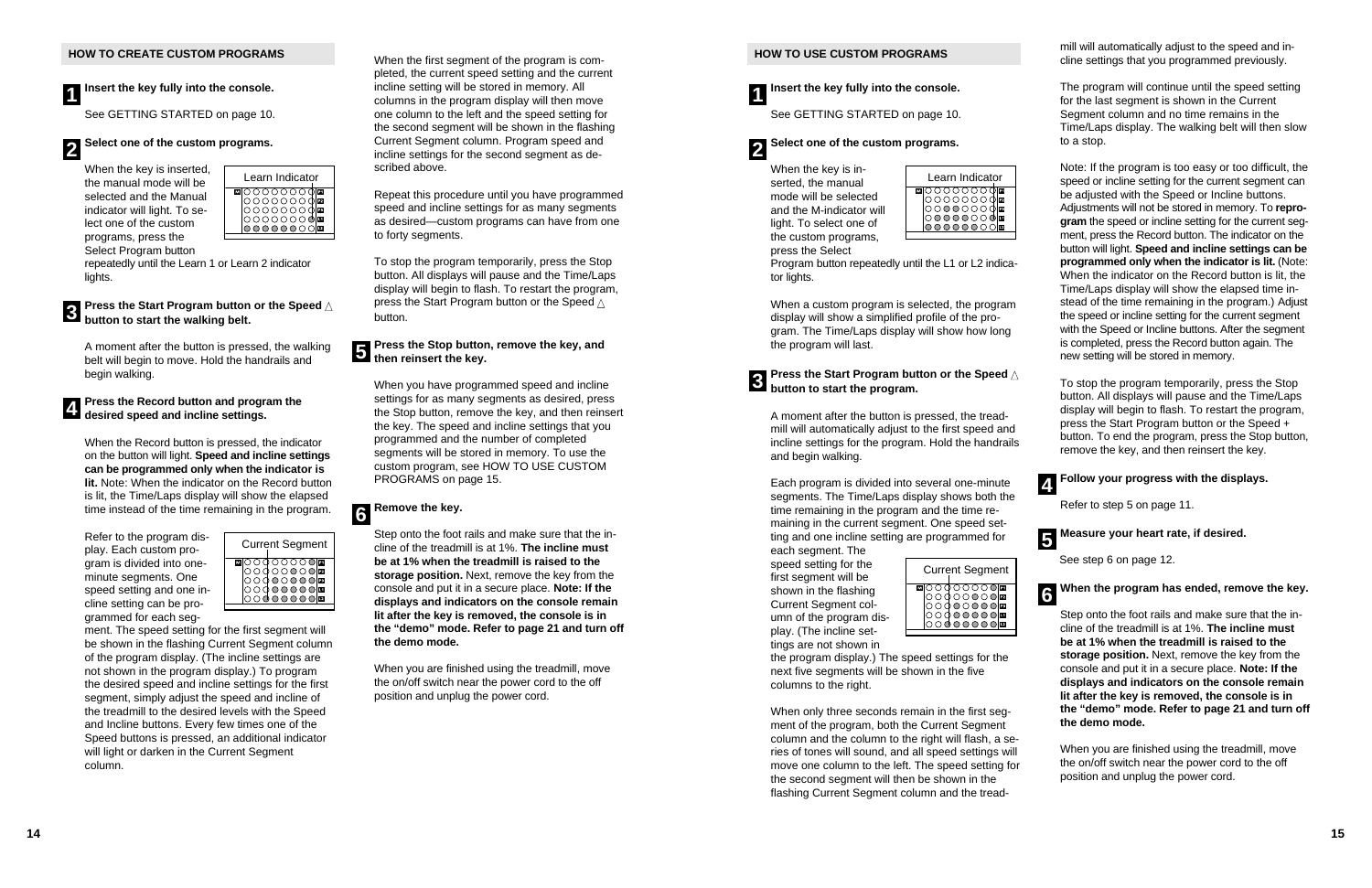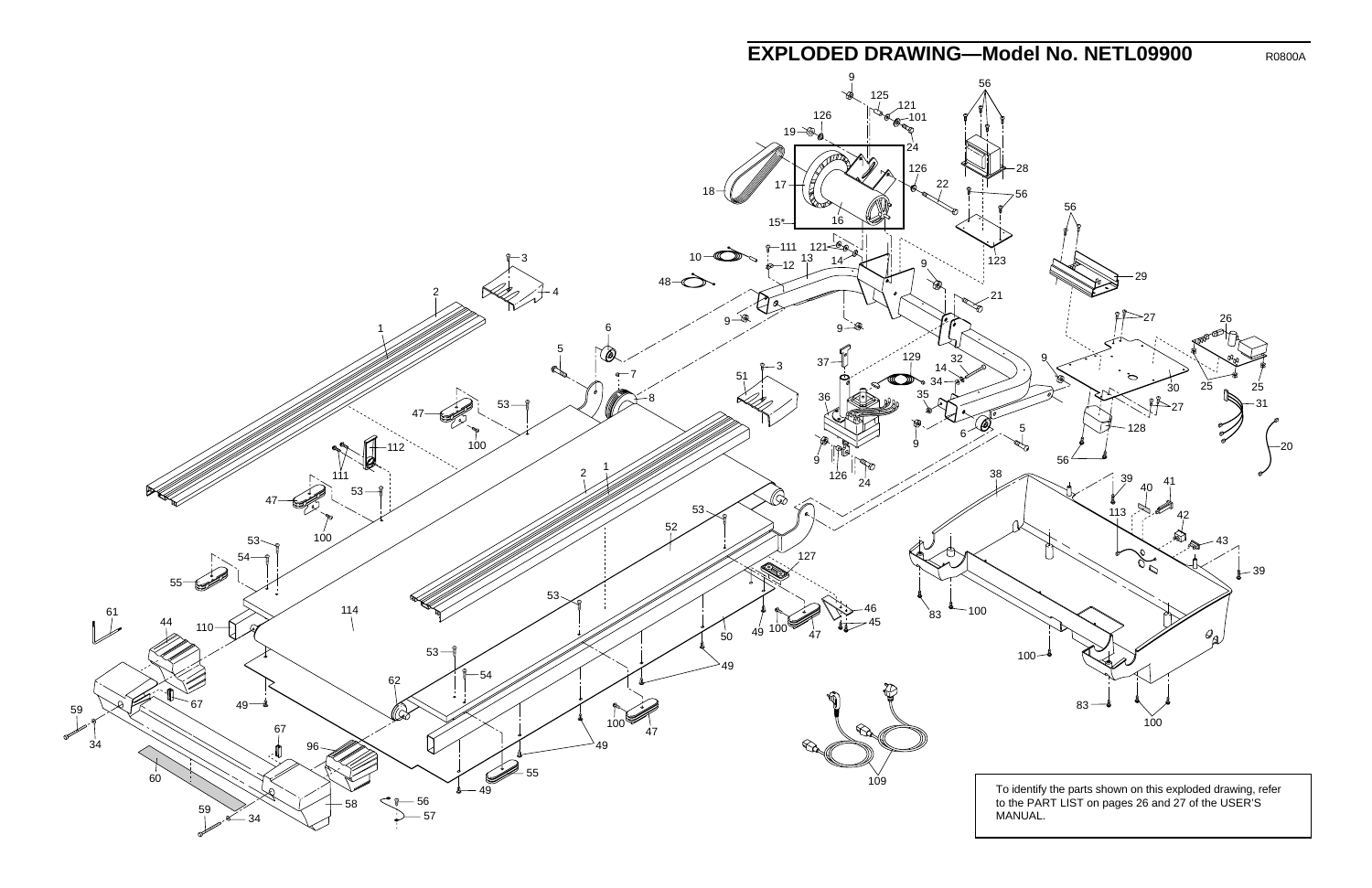